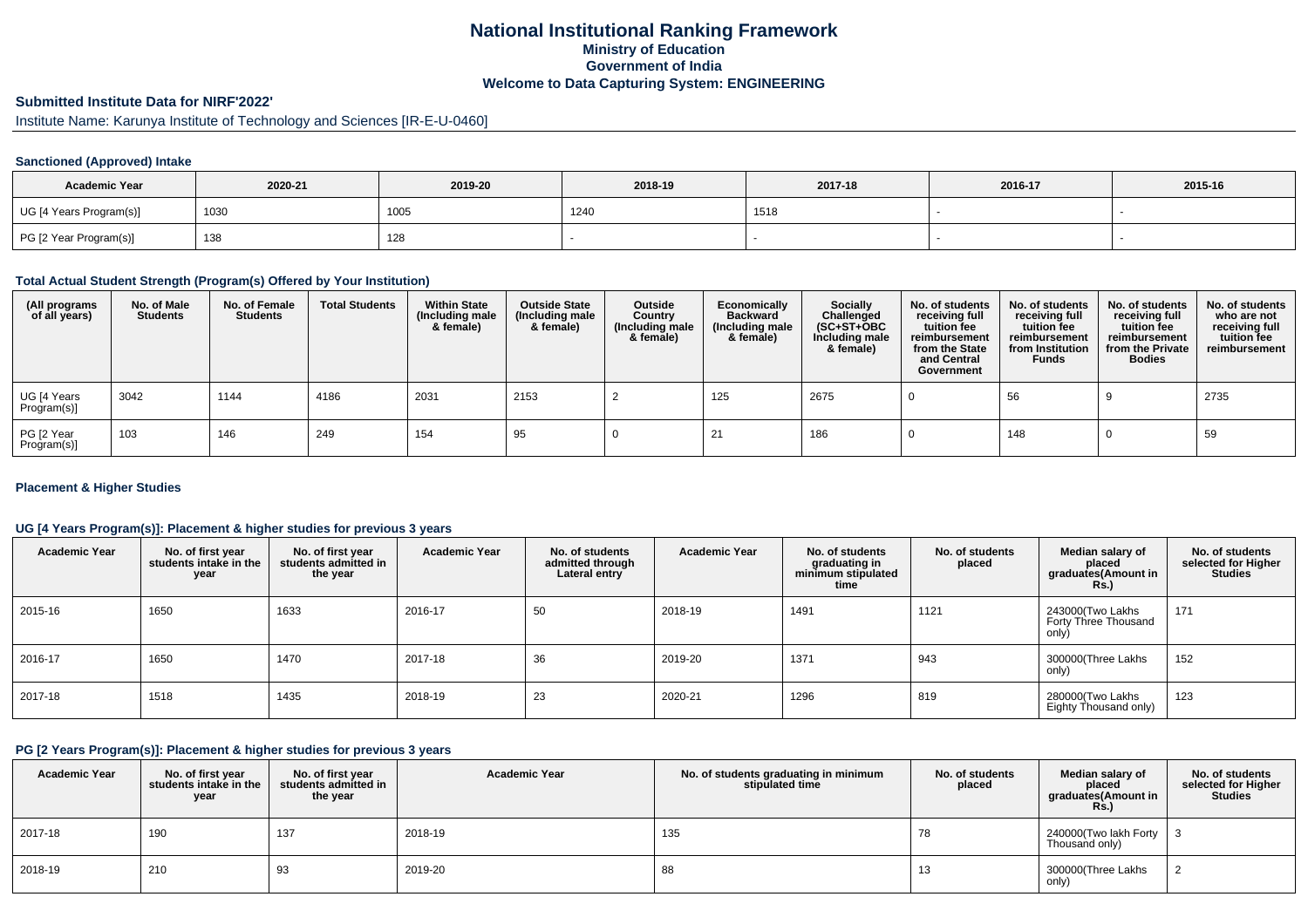| 2019-20 | $\sqrt{2}$<br>128 | $\overline{A}$<br>$\sim$ | 2020-21 | 120 |  | 288000 Two Lakhs<br>Eich <sub>2</sub><br>ight Thousand<br>. <del>.</del><br>only) |  |
|---------|-------------------|--------------------------|---------|-----|--|-----------------------------------------------------------------------------------|--|
|---------|-------------------|--------------------------|---------|-----|--|-----------------------------------------------------------------------------------|--|

#### **Ph.D Student Details**

| Ph.D (Student pursuing doctoral program till 2020-21 Students admitted in the academic year 2020-21 should not be entered here.) |                |                                                            |         |  |  |  |  |
|----------------------------------------------------------------------------------------------------------------------------------|----------------|------------------------------------------------------------|---------|--|--|--|--|
| <b>Total Students</b>                                                                                                            |                |                                                            |         |  |  |  |  |
| Full Time                                                                                                                        |                | 93                                                         |         |  |  |  |  |
| Part Time                                                                                                                        |                | 279                                                        |         |  |  |  |  |
|                                                                                                                                  |                | No. of Ph.D students graduated (including Integrated Ph.D) |         |  |  |  |  |
|                                                                                                                                  | 2020-21        | 2019-20                                                    | 2018-19 |  |  |  |  |
| Full Time                                                                                                                        |                | 10                                                         |         |  |  |  |  |
| Part Time                                                                                                                        | 28<br>19<br>49 |                                                            |         |  |  |  |  |

## **Financial Resources: Utilised Amount for the Capital expenditure for previous 3 years**

| <b>Academic Year</b>                                                                                                                                                                      | 2020-21                                                                                              | 2019-20                                                                                            | 2018-19                                                                                  |  |  |  |  |  |
|-------------------------------------------------------------------------------------------------------------------------------------------------------------------------------------------|------------------------------------------------------------------------------------------------------|----------------------------------------------------------------------------------------------------|------------------------------------------------------------------------------------------|--|--|--|--|--|
|                                                                                                                                                                                           | <b>Utilised Amount</b>                                                                               | <b>Utilised Amount</b>                                                                             | <b>Utilised Amount</b>                                                                   |  |  |  |  |  |
|                                                                                                                                                                                           | Annual Capital Expenditure on Academic Activities and Resources (excluding expenditure on buildings) |                                                                                                    |                                                                                          |  |  |  |  |  |
| Library (Books, Journals and e-Resources only)                                                                                                                                            | 9909529 (Ninety Nine Lakhs Nine Thousand Five Hundred and<br>Twenty Nine only)                       | 5104565 (Fifty One Lakhs Four Thousand Five Hundred and<br>Sixty Five Only)                        | 13100197 (One Crore Thirty One Lakhs One Hundred and<br>Ninety Seven only)               |  |  |  |  |  |
| New Equipment and software for Laboratories                                                                                                                                               | 18523357 (One Crore Eighty Five Lakhs Twenty Three<br>Thousand Three Hundred and Fifty Seven only)   | 34485179 (Three Crores Forty Four Lakhs Eighty Five<br>Thousand One Hundred and Seventy Nine only) | 35760930 (Three Crores Fifty Seven Lakhs Sixty Thousand<br>Nine Hundred and Thirty only) |  |  |  |  |  |
| <b>Engineering Workshops</b>                                                                                                                                                              | 147500 (One Lakh Forty Seven Thousand Five Hundred only)                                             | 98345 (Ninety Eight Thousand Three Hundred and Forty Five<br>only)                                 | 61383 (Sixty One Thousand Three Hundred and Eighty Three<br>only)                        |  |  |  |  |  |
| Other expenditure on creation of Capital Assets (For setting up<br>classrooms, seminar hall, conference hall, library, Lab, Engg<br>workshops excluding expenditure on Land and Building) | 426214 (Four Lakhs Twenty Six Thousand Two Hundred and<br>Fourteen only)                             | 2776660 (Twenty Seven Lakhs Seventy Six Thousand Six<br>Hundred and Sixty only)                    | 32336082 (Three Crores Twenty Three Lakhs Thirty Six<br>Thousand Eighty Two only)        |  |  |  |  |  |

### **Financial Resources: Utilised Amount for the Operational expenditure for previous 3 years**

| <b>Academic Year</b>                                                                                                                                                                            | 2020-21                                                                                                   | 2019-20                                                                                                    | 2018-19                                                                                                 |  |  |  |  |  |
|-------------------------------------------------------------------------------------------------------------------------------------------------------------------------------------------------|-----------------------------------------------------------------------------------------------------------|------------------------------------------------------------------------------------------------------------|---------------------------------------------------------------------------------------------------------|--|--|--|--|--|
|                                                                                                                                                                                                 | <b>Utilised Amount</b>                                                                                    | <b>Utilised Amount</b>                                                                                     | <b>Utilised Amount</b>                                                                                  |  |  |  |  |  |
| <b>Annual Operational Expenditure</b>                                                                                                                                                           |                                                                                                           |                                                                                                            |                                                                                                         |  |  |  |  |  |
| Salaries (Teaching and Non Teaching staff)                                                                                                                                                      | 393476100 (Thirty Nine Crores Thirty Four Lakhs Seventy Six<br>Thousand and Hundred only)                 | 437433622 (Forty Three Crores Seventy Four Lakhs Thirty<br>Three Thousand Six Hundred and Twenty Two only) | 462632371 (Forty Six Crores Twenty Six Lakhs Thirty Two<br>Thousand Three Hundred and Seventy One only) |  |  |  |  |  |
| Maintenance of Academic Infrastructure or consumables and<br>other running expenditures (excluding maintenance of hostels<br>and allied services, rent of the building, depreciation cost, etc) | 399188751 (Thirty Nine Crores Ninety One Lakhs Eighty Eight<br>Thousand Seven Hundred and Fifty One only) | 377802239 (Thirty Seven Crores Seventy Eight Lakhs Two<br>Thousand Two Hundred and Thirty Nine only)       | 423397143 (Forty Two Crore Thirty Three lakh Ninety Seven<br>Thousand One Hundred and Forty Three only) |  |  |  |  |  |
| Seminars/Conferences/Workshops                                                                                                                                                                  | 659028 (Six Lakhs Fifty Nine Thousand and Twenty Eight only)                                              | 6376046 (Sixty Three Lakhs Seventy Six Thousand and Forty<br>Six only)                                     | 6846914 (Sixty Eighty Lakhs Forty Six Thousand Nine Hundred<br>and Fourteen only)                       |  |  |  |  |  |

**IPR**

| Calenda <sup>,</sup><br><br>vea | 2020 | 2019 | 201' |
|---------------------------------|------|------|------|
|---------------------------------|------|------|------|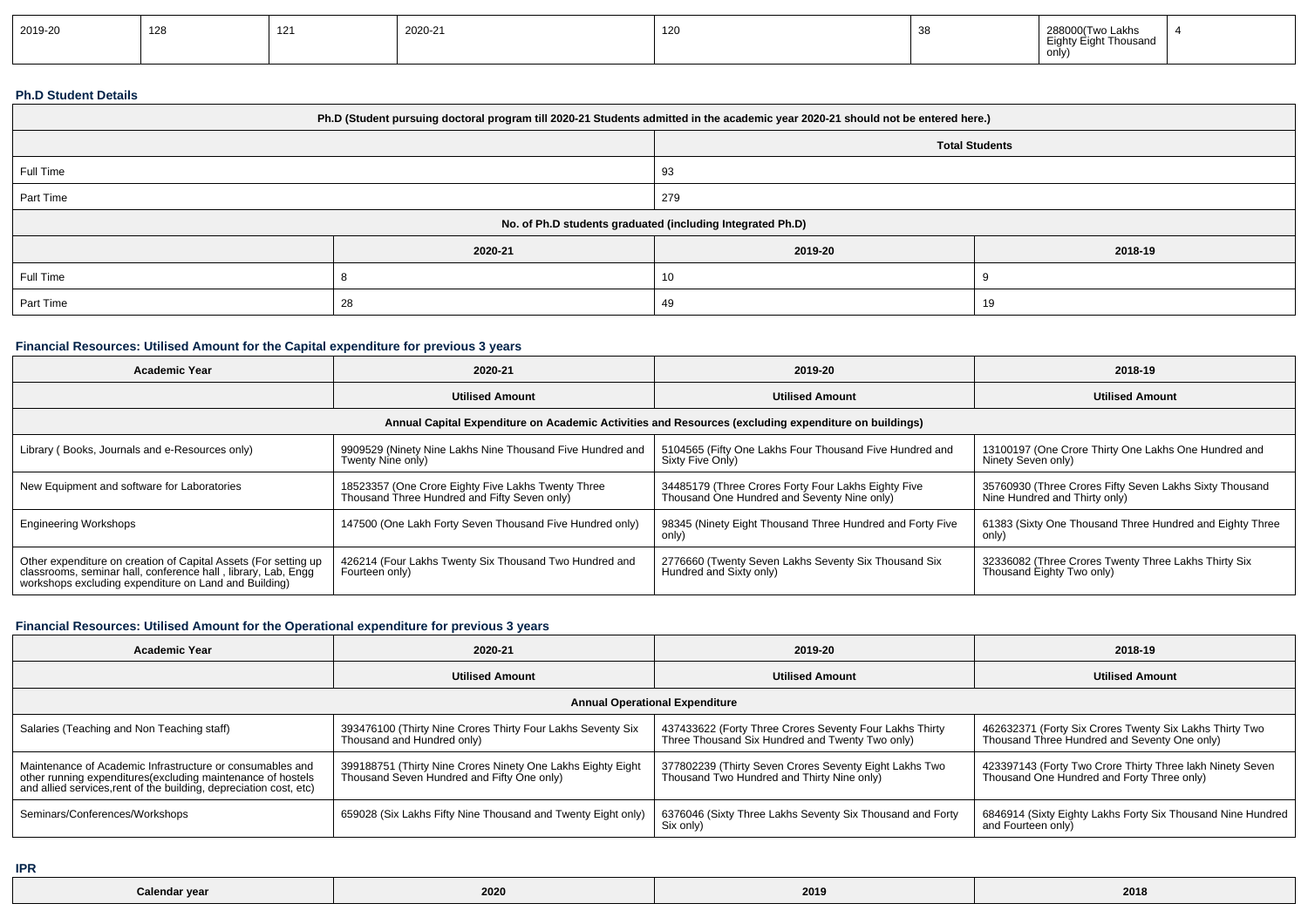| No. of Patents Published |  |  |
|--------------------------|--|--|
| No. of Patents Granted   |  |  |

# **Sponsored Research Details**

| <b>Financial Year</b>                    | 2020-21                                                                          | 2019-20                                                                              | 2018-19                                                                             |
|------------------------------------------|----------------------------------------------------------------------------------|--------------------------------------------------------------------------------------|-------------------------------------------------------------------------------------|
| Total no. of Sponsored Projects          |                                                                                  | 40                                                                                   | 21                                                                                  |
| Total no. of Funding Agencies            |                                                                                  | 13                                                                                   | -10                                                                                 |
| Total Amount Received (Amount in Rupees) | 58548639                                                                         | 27946979                                                                             | 16346856                                                                            |
| Amount Received in Words                 | Five Crore Eighty Five Lakh Forty Eight Thousand Six Hundred<br>Thirty Nine only | Two Crore Seventy Nine Lakh Forty Six Thousand Nine<br>Hundred and Seventy Nine only | One Crore Sixty Three Lakh Forty Six Thousand Eight Hundred  <br>and Fifty Six only |

## **Consultancy Project Details**

| <b>Financial Year</b>                    | 2020-21                                                      | 2019-20                                                                         | 2018-19                                         |
|------------------------------------------|--------------------------------------------------------------|---------------------------------------------------------------------------------|-------------------------------------------------|
| Total no. of Consultancy Projects        | 296                                                          | 271                                                                             | -416                                            |
| Total no. of Client Organizations        | 218                                                          | 173                                                                             | 235                                             |
| Total Amount Received (Amount in Rupees) | 5546574                                                      | 21273566                                                                        | 7100513                                         |
| Amount Received in Words                 | Fifty Five Lakh Forty Six Thousand Five Hundred Seventy Four | Two Crore Twelve Lakh Seventy Three Thousand Five<br>Hundred and Sixty Six only | Seventy One Lakh Five hundred and Thirteen only |

### **PCS Facilities: Facilities of physically challenged students**

| 1. Do your institution buildings have Lifts/Ramps?                                                                                                         | Yes, more than 80% of the buildings |
|------------------------------------------------------------------------------------------------------------------------------------------------------------|-------------------------------------|
| 2. Do your institution have provision for walking aids, including wheelchairs and transportation from one building to another for<br>handicapped students? | Yes                                 |
| 3. Do your institution buildings have specially designed toilets for handicapped students?                                                                 | Yes, more than 80% of the buildings |

# **Faculty Details**

| <b>Srno</b> | Name                                | Age | Designation                | Gender | Qualification | <b>Experience (In</b><br>Months) | <b>Currently working</b><br>with institution? | <b>Joining Date</b> | <b>Leaving Date</b>      | <b>Association type</b> |
|-------------|-------------------------------------|-----|----------------------------|--------|---------------|----------------------------------|-----------------------------------------------|---------------------|--------------------------|-------------------------|
|             | JOSEPH JOHN<br><b>MARSHAL S</b>     | 40  | <b>Assistant Professor</b> | Male   | Ph.D          | 194                              | Yes                                           | 13-06-2005          | $\overline{\phantom{a}}$ | Regular                 |
| 2           | RANJIT JEBA<br>THANGAIAH P          | 43  | Professor                  | Male   | Ph.D          | 229                              | Yes                                           | 01-06-2016          | $\sim$                   | Regular                 |
| 3           | RAVEENA JUDIE<br>DOLLY D            | 38  | <b>Assistant Professor</b> | Female | Ph.D          | 173                              | Yes                                           | 02-03-2010          | $\overline{\phantom{a}}$ | Regular                 |
|             | PRIYADHARSINI C                     | 36  | <b>Assistant Professor</b> | Female | Ph.D          | 156                              | Yes                                           | 05-07-2008          | $- -$                    | Regular                 |
|             | RAJESH S                            | 48  | Professor                  | Male   | Ph.D          | 239                              | Yes                                           | 18-02-2002          | $\overline{\phantom{a}}$ | Regular                 |
| 6           | NANDHA KUMAR R                      | 46  | Professor                  | Male   | Ph.D          | 127                              | Yes                                           | 03-01-2011          | $\overline{\phantom{a}}$ | Regular                 |
|             | <b>SHAMILA</b><br><b>EBENEZER A</b> | 40  | Associate Professor        | Female | Ph.D          | 210                              | Yes                                           | 13-02-2004          | $\overline{\phantom{a}}$ | Regular                 |
| 8           | KONDRU GNANA<br><b>SUNDARI</b>      | 40  | <b>Assistant Professor</b> | Female | Ph.D          | 194                              | Yes                                           | 18-06-2007          | $\overline{\phantom{a}}$ | Regular                 |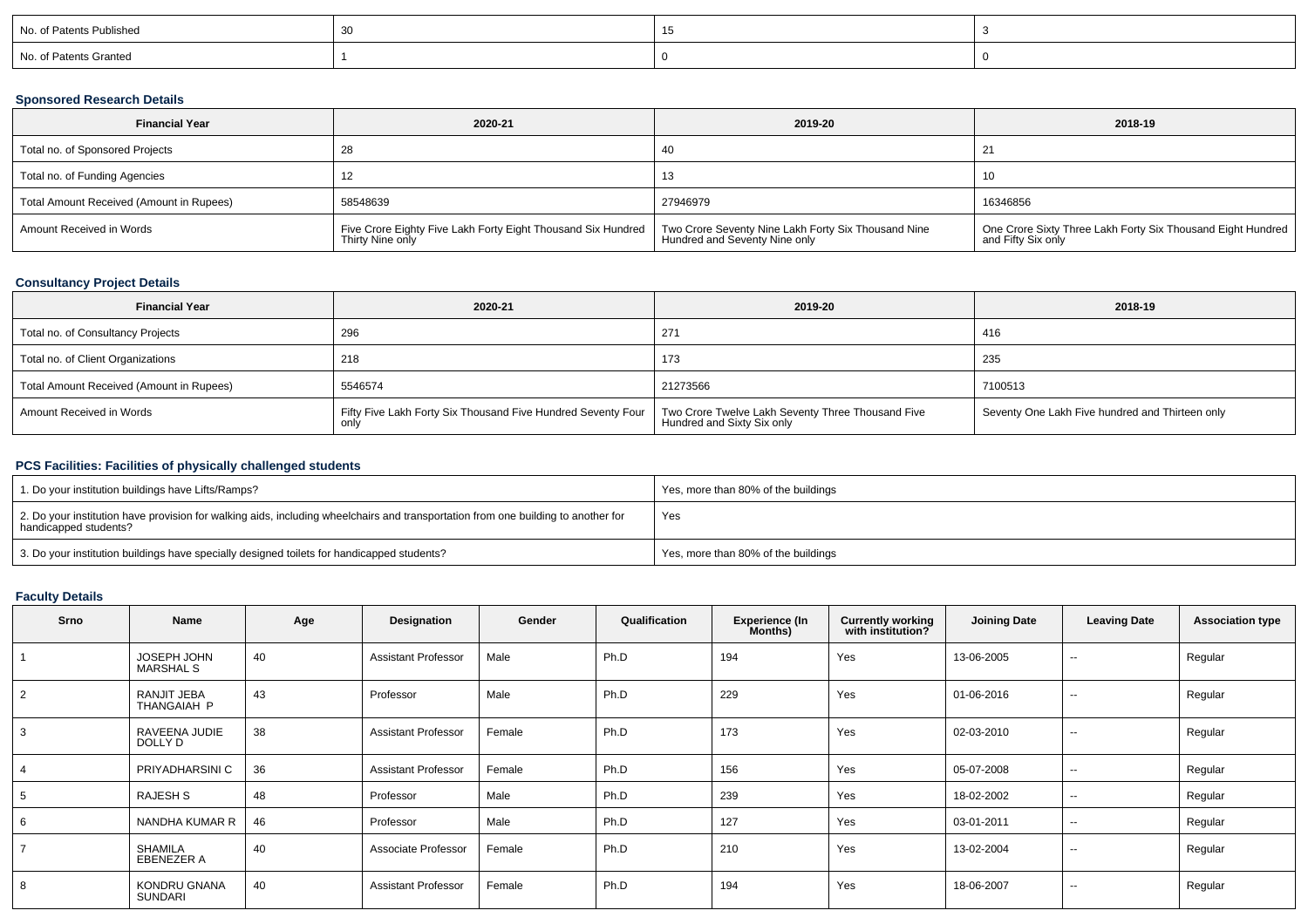| 9  | PETHURU RAJ                                  | 53 | Other                      | Male   | Ph.D   | 339 | Yes | 01-06-2017 | ⊷.                       | Visiting |
|----|----------------------------------------------|----|----------------------------|--------|--------|-----|-----|------------|--------------------------|----------|
| 10 | REBECCA<br>JEBASEELI EDNA                    | 52 | Associate Professor        | Female | Ph.D   | 266 | Yes | 01-09-1999 | --                       | Regular  |
| 11 | <b>IWIN</b><br>THANAKUMAR<br><b>JOSEPH S</b> | 37 | <b>Assistant Professor</b> | Male   | Ph.D   | 161 | Yes | 02-05-2008 | ⊷.                       | Regular  |
| 12 | <b>VASANTH KUMAR</b><br>S                    | 62 | Professor                  | Male   | Ph.D   | 434 | Yes | 17-06-2019 | ⊶.                       | Visiting |
| 13 | <b>JEBASINGH B</b>                           | 45 | Associate Professor        | Male   | Ph.D   | 115 | Yes | 16-07-2012 | ⊷.                       | Regular  |
| 14 | SAMSON ISAAC J                               | 44 | <b>Assistant Professor</b> | Male   | Ph.D   | 248 | Yes | 01-06-2011 | ⊷.                       | Regular  |
| 15 | <b>BAZIL WILFRED C</b>                       | 45 | <b>Assistant Professor</b> | Male   | Ph.D   | 229 | Yes | 18-07-2005 | -−                       | Regular  |
| 16 | JAYASEELAN P                                 | 38 | <b>Assistant Professor</b> | Male   | Ph.D   | 163 | No  | 25-07-2013 | 30-06-2021               | Regular  |
| 17 | JEBARAJ<br>SELVAPETER                        | 40 | Other                      | Male   | M.E.   | 175 | Yes | 01-06-2017 | -−                       | Visiting |
| 18 | ROSHNI THANKA<br>M                           | 36 | <b>Assistant Professor</b> | Female | Ph.D   | 158 | Yes | 02-05-2008 | $\overline{\phantom{a}}$ | Regular  |
| 19 | <b>BIJOLIN EDWIN E</b>                       | 39 | <b>Assistant Professor</b> | Male   | Ph.D   | 172 | Yes | 02-05-2008 | --                       | Regular  |
| 20 | <b>BASIL XAVIER S</b>                        | 33 | <b>Assistant Professor</b> | Male   | M.Tech | 107 | Yes | 05-08-2013 | $\overline{\phantom{a}}$ | Regular  |
| 21 | JASPHER WILLSIE<br><b>KATHRINE G</b>         | 44 | Associate Professor        | Female | Ph.D   | 221 | Yes | 04-12-2000 | ⊷.                       | Regular  |
| 22 | <b>VINODH EWARDS</b><br><b>SE</b>            | 40 | Associate Professor        | Male   | M.E.   | 210 | Yes | 19-02-2004 | $\sim$                   | Regular  |
| 23 | <b>BENIN PRATAP C</b>                        | 43 | <b>Assistant Professor</b> | Male   | Ph.D   | 195 | Yes | 02-07-2007 | $\sim$                   | Regular  |
| 24 | <b>BREMAJ</b>                                | 49 | Professor                  | Female | Ph.D   | 272 | Yes | 30-06-2016 | ⊷.                       | Regular  |
| 25 | JEMMY JOYCE V                                | 46 | <b>Assistant Professor</b> | Female | Ph.D   | 254 | Yes | 09-06-2000 | --                       | Regular  |
| 26 | VICTOR DU JOHN                               | 33 | <b>Assistant Professor</b> | Male   | Ph.D   | 110 | Yes | 21-06-2013 | ⊷.                       | Regular  |
| 27 | BELFIN RV                                    | 32 | <b>Assistant Professor</b> | Male   | Ph.D   | 131 | Yes | 15-07-2013 | ⊷.                       | Regular  |
| 28 | DEVA PRIYA I                                 | 39 | <b>Assistant Professor</b> | Female | M.E.   | 146 | Yes | 15-06-2009 | --                       | Regular  |
| 29 | SAMSON NESARAJ<br>$\mathsf{A}$               | 47 | Professor                  | Male   | Ph.D   | 298 | Yes | 08-07-2005 | --                       | Regular  |
| 30 | <b>EMMANUVEL L</b>                           | 41 | <b>Assistant Professor</b> | Male   | Ph.D   | 133 | Yes | 30-07-2012 | -−                       | Regular  |
| 31 | JENNIFER JUNE M                              | 32 | <b>Assistant Professor</b> | Female | M.Tech | 99  | Yes | 04-06-2012 | Щ,                       | Regular  |
| 32 | <b>GANESAN G</b>                             | 60 | Associate Professor        | Male   | Ph.D   | 353 | No  | 18-08-2005 | 30-04-2020               | Regular  |
| 33 | EVELYN BRINDHA                               | 45 | Professor                  | Female | Ph.D   | 249 | Yes | 02-05-2017 | $\overline{\phantom{a}}$ | Regular  |
| 34 | ELIZABETH<br>AMUDHINI<br><b>STEPHEN</b>      | 57 | Professor                  | Female | Ph.D   | 418 | Yes | 25-09-1986 | $\overline{\phantom{a}}$ | Regular  |
| 35 | <b>LEVIN ANBU</b><br>MICHELE GOMEZ           | 36 | <b>Assistant Professor</b> | Male   | Ph.D   | 162 | Yes | 01-07-2008 | ⊶.                       | Regular  |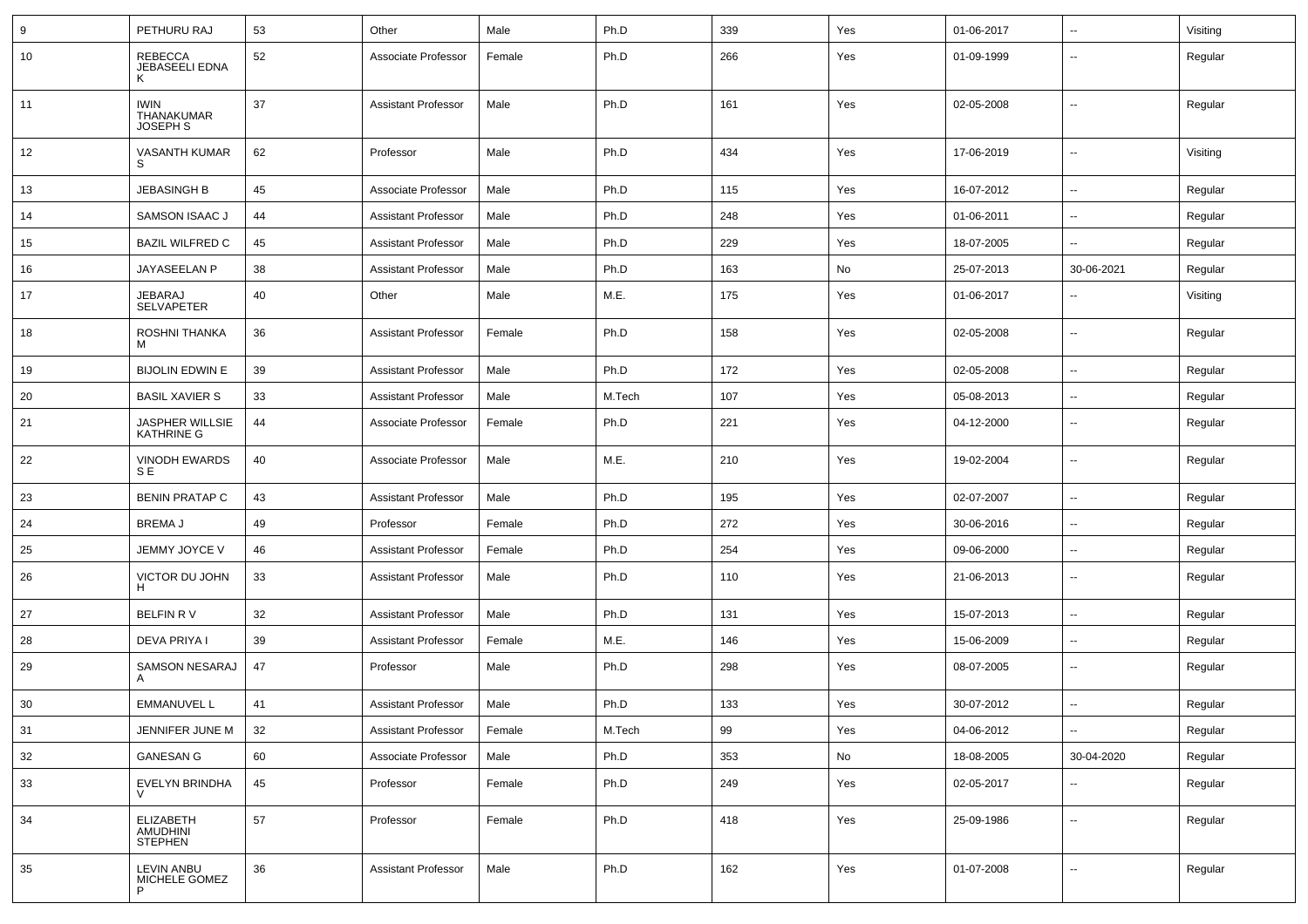| 36 | <b>NIRMAL D</b>                          | 37 | Professor                  | Male   | Ph.D    | 170    | Yes | 18-06-2007 | $\overline{\phantom{a}}$ | Regular  |
|----|------------------------------------------|----|----------------------------|--------|---------|--------|-----|------------|--------------------------|----------|
| 37 | <b>GODSON</b><br><b>ASIRVATHAM L</b>     | 43 | Professor                  | Male   | Ph.D    | 246    | Yes | 21-11-2002 | $\overline{\phantom{a}}$ | Regular  |
| 38 | <b>MONA SAHU</b>                         | 37 | <b>Assistant Professor</b> | Female | Ph.D    | 149    | Yes | 01-06-2011 | Ξ.                       | Regular  |
| 39 | <b>MACKLIN</b><br>ABRAHAM<br>NAVAMANI J  | 45 | Associate Professor        | Male   | Ph.D    | 250    | Yes | 01-06-2016 | --                       | Regular  |
| 40 | <b>JACKULINE MONI</b><br>D               | 57 | Professor                  | Female | Ph.D    | 393    | Yes | 01-08-1989 | $\mathbf{u}$             | Regular  |
| 41 | <b>MANOJ G</b>                           | 39 | <b>Assistant Professor</b> | Male   | Ph.D    | 189    | Yes | 04-06-2010 | Ξ.                       | Regular  |
| 42 | PARAMESWARI K                            | 54 | Associate Professor        | Female | Ph.D    | 273    | Yes | 30-07-2001 | $\overline{\phantom{a}}$ | Regular  |
| 43 | RAJAKUMAR S RAI                          | 41 | <b>Assistant Professor</b> | Male   | Ph.D    | 223    | Yes | 31-01-2003 | $\overline{\phantom{a}}$ | Regular  |
| 44 | NARAIN PONRAJ D                          | 37 | <b>Assistant Professor</b> | Male   | Ph.D    | 170    | Yes | 18-06-2007 | $\overline{\phantom{a}}$ | Regular  |
| 45 | SHEEBA MERLIN G                          | 41 | <b>Assistant Professor</b> | Female | Ph.D    | 151    | Yes | 12-07-2013 | $\overline{\phantom{a}}$ | Regular  |
| 46 | JUDE<br><b>IMMACULATE H</b>              | 32 | <b>Assistant Professor</b> | Female | Ph.D    | 40     | No  | 20-07-2017 | 09-12-2020               | Regular  |
| 47 | DAPHY LOUIS<br>LOVENIA J                 | 55 | Professor                  | Female | Ph.D    | 382    | Yes | 04-10-1989 | $\overline{\phantom{a}}$ | Regular  |
| 48 | <b>MARTIN SAGAYAM</b>                    | 33 | <b>Assistant Professor</b> | Male   | Ph.D    | 122    | Yes | 01-07-2013 | $\overline{\phantom{a}}$ | Regular  |
| 49 | <b>VINCENT SAM</b><br><b>JEBADURAI S</b> | 36 | <b>Assistant Professor</b> | Male   | Ph.D    | 156    | Yes | 30-10-2013 | $\overline{\phantom{a}}$ | Regular  |
| 50 | <b>VENKATESAN R</b>                      | 42 | Associate Professor        | Male   | Ph.D    | 213    | Yes | 01-06-2006 | Щ,                       | Regular  |
| 51 | MUTHU KUMAR<br>NADAR M S A               | 46 | <b>Assistant Professor</b> | Male   | Ph.D    | 123    | Yes | 01-06-2011 | $\overline{\phantom{a}}$ | Regular  |
| 52 | JEBARANI<br><b>EVANGELINE S</b>          | 41 | <b>Assistant Professor</b> | Female | M.E.    | 186    | No  | 30-04-2004 | 21-11-2019               | Regular  |
| 53 | <b>MEENAL R</b>                          | 48 | <b>Assistant Professor</b> | Female | Ph.D    | 238    | Yes | 04-06-2012 | $\overline{\phantom{a}}$ | Regular  |
| 54 | <b>JANAKI RAMAN S</b>                    | 28 | <b>Assistant Professor</b> | Male   | M.E.    | 34     | No  | 09-08-2017 | 01-07-2020               | Regular  |
| 55 | <b>SHARON</b><br><b>POORNIMA</b>         | 43 | <b>Assistant Professor</b> | Female | M. Phil | 100    | No  | 16-07-2018 | 27-11-2019               | Regular  |
| 56 | <b>WILSON</b><br>LAWRENCE                | 44 | Other                      | Male   | Ph.D    | 242    | Yes | 10-06-2017 | $\overline{\phantom{a}}$ | Visiting |
| 57 | CALEB ANDREW<br>H                        | 29 | Assistant Professor        | Male   | M.Tech  | $39\,$ | Yes | 04-06-2018 |                          | Regular  |
| 58 | DEBIE SHAJIE A                           | 29 | <b>Assistant Professor</b> | Male   | M.Tech  | 49     | Yes | 23-07-2018 | --                       | Regular  |
| 59 | JASPER LAL C                             | 63 | Other                      | Male   | M.Tech  | 441    | Yes | 01-06-2018 | $\overline{\phantom{a}}$ | Visiting |
| 60 | <b>LAWRANCE G</b>                        | 36 | <b>Assistant Professor</b> | Male   | Ph.D    | 121    | Yes | 05-04-2013 | $\overline{\phantom{a}}$ | Regular  |
| 61 | ABRAHAM<br>CHANDY D                      | 52 | Associate Professor        | Male   | Ph.D    | 297    | Yes | 13-07-1998 | ₩,                       | Regular  |
| 62 | JEBA PRIYA S                             | 39 | <b>Assistant Professor</b> | Female | M.Tech  | 172    | Yes | 03-05-2010 | $\overline{\phantom{a}}$ | Regular  |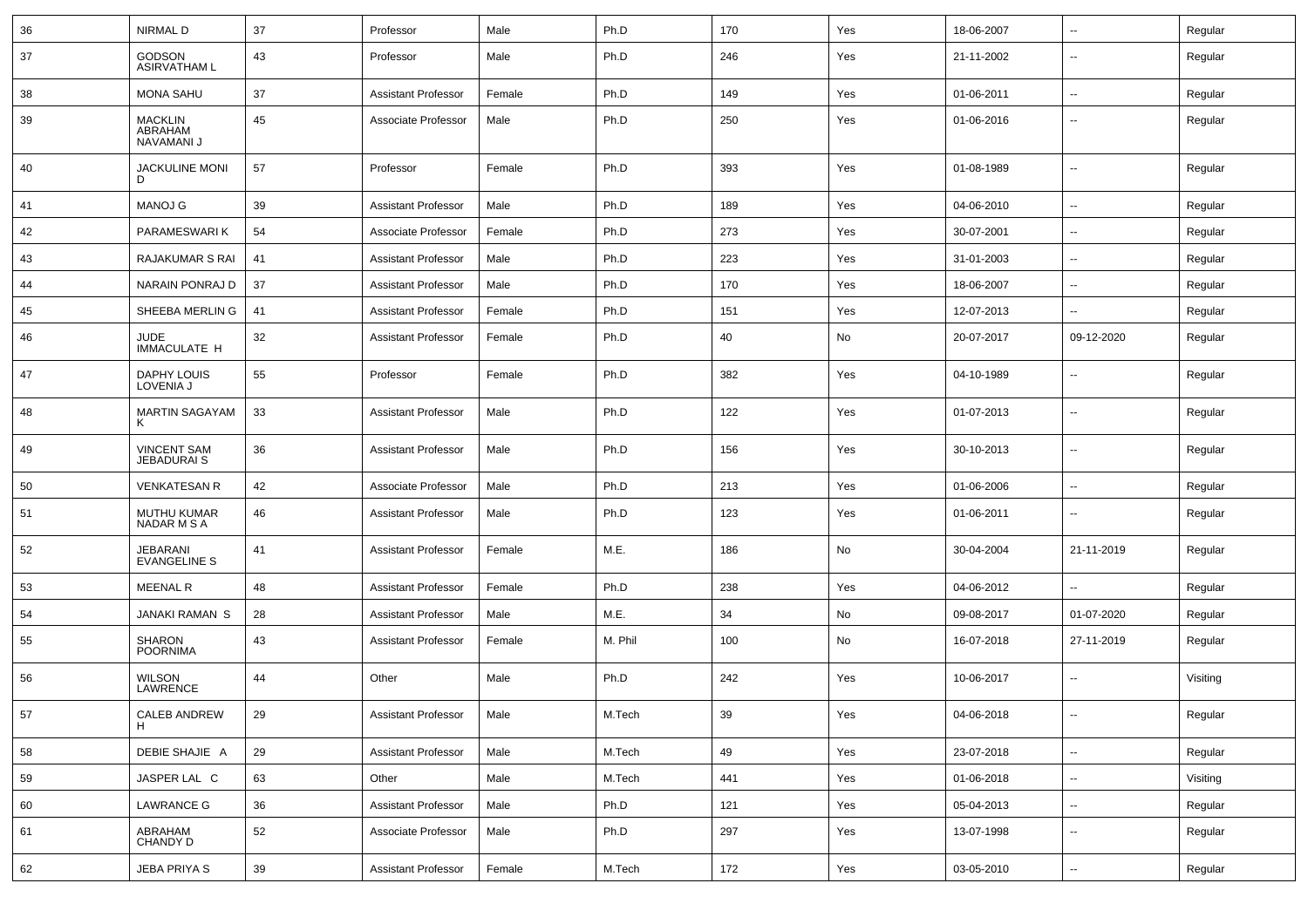| 63 | <b>ALFRED</b><br>KIRUBARAJ A                | 35 | <b>Assistant Professor</b> | Male   | Ph.D   | 145 | Yes | 13-07-2009 | $\sim$                   | Regular  |
|----|---------------------------------------------|----|----------------------------|--------|--------|-----|-----|------------|--------------------------|----------|
| 64 | KALEB RAJAN A                               | 55 | Other                      | Male   | Ph.D   | 340 | Yes | 02-05-2013 | $\sim$                   | Regular  |
| 65 | RAMALAKSHMI K                               | 41 | <b>Assistant Professor</b> | Female | Ph.D   | 174 | No  | 01-06-2006 | 16-12-2020               | Regular  |
| 66 | BERLIN GRACE V<br>м                         | 45 | Professor                  | Female | Ph.D   | 236 | Yes | 06-06-2005 | $\overline{\phantom{a}}$ | Regular  |
| 67 | AJAY VASANTH X                              | 31 | <b>Assistant Professor</b> | Male   | Ph.D   | 98  | Yes | 21-06-2013 | $\sim$                   | Regular  |
| 68 | SUJITHA JULIET D                            | 42 | Associate Professor        | Female | Ph.D   | 217 | Yes | 18-07-2006 | $\overline{\phantom{a}}$ | Regular  |
| 69 | DAVID WILSON D                              | 50 | Associate Professor        | Male   | Ph.D   | 194 | Yes | 15-06-2009 | --                       | Regular  |
| 70 | <b>ROOPA</b><br>JAYASINGH J                 | 47 | <b>Assistant Professor</b> | Female | Ph.D   | 223 | Yes | 15-06-2009 | $\sim$                   | Regular  |
| 71 | NARMADHA D                                  | 36 | <b>Assistant Professor</b> | Female | Ph.D   | 122 | Yes | 02-05-2011 | $\sim$                   | Regular  |
| 72 | <b>MALIN BRUNTHA P</b>                      | 32 | <b>Assistant Professor</b> | Female | M.E.   | 110 | Yes | 18-06-2012 | $\sim$                   | Regular  |
| 73 | <b>RIDLING</b><br><b>MARGARET</b><br>WALLER | 62 | Professor                  | Female | Ph.D   | 451 | Yes | 28-06-2017 | $\overline{\phantom{a}}$ | Regular  |
| 74 | SUGUMAR D                                   | 41 | Associate Professor        | Male   | Ph.D   | 206 | Yes | 07-08-2002 | $\sim$                   | Regular  |
| 75 | PORSELVI K                                  | 42 | <b>Assistant Professor</b> | Female | Ph.D   | 228 | Yes | 28-06-2004 | $\overline{\phantom{a}}$ | Regular  |
| 76 | KALAKANDA<br><b>ALFRED SUNNY</b>            | 37 | <b>Assistant Professor</b> | Male   | M.Tech | 163 | No  | 03-05-2010 | 30-06-2021               | Regular  |
| 77 | <b>BALAKRISHNAN A</b>                       | 53 | Associate Professor        | Male   | Ph.D   | 299 | Yes | 01-08-2013 | --                       | Regular  |
| 78 | <b>EMILIN RENITTA R</b>                     | 42 | Associate Professor        | Female | Ph.D   | 176 | Yes | 04-08-2006 | $\overline{\phantom{a}}$ | Regular  |
| 79 | CHANDRA GUNA<br><b>SEKARANY</b>             | 70 | Professor                  | Male   | Ph.D   | 521 | No  | 01-08-2014 | 20-12-2019               | Regular  |
| 80 | SHYLU D S                                   | 41 | Associate Professor        | Female | Ph.D   | 219 | Yes | 09-06-2005 | $\overline{\phantom{a}}$ | Regular  |
| 81 | JEBA BEULA R                                | 36 | <b>Assistant Professor</b> | Female | Ph.D   | 154 | Yes | 04-08-2008 | $\overline{\phantom{a}}$ | Regular  |
| 82 | ARUL XAVIER V M                             | 38 | <b>Assistant Professor</b> | Male   | Ph.D   | 169 | Yes | 04-07-2007 | $\sim$                   | Regular  |
| 83 | <b>REYA ISSAC</b>                           | 40 | Associate Professor        | Female | Ph.D   | 208 | Yes | 18-06-2007 | $\sim$                   | Regular  |
| 84 | MUTHU VIJAYAN<br>ENOCH IV                   | 44 | Professor                  | Male   | Ph.D   | 190 | Yes | 14-07-2008 | $\sim$                   | Regular  |
| 85 | SENTHILKUMAR M                              | 39 | <b>Assistant Professor</b> | Male   | Ph.D   | 125 | Yes | 28-03-2011 | $\overline{\phantom{a}}$ | Regular  |
| 86 | GETZI JEBA<br>LEELIPUSHPAM P                | 38 | Associate Professor        | Female | Ph.D   | 186 | Yes | 15-06-2004 | $\overline{\phantom{a}}$ | Regular  |
| 87 | ANITHA J                                    | 40 | Professor                  | Female | Ph.D   | 213 | Yes | 18-11-2003 | $\sim$                   | Regular  |
| 88 | <b>JOSEPH</b><br><b>MACHNAIM</b>            | 46 | Other                      | Male   | M.E.   | 261 | Yes | 01-06-2017 | $\overline{\phantom{a}}$ | Visiting |
| 89 | <b>GRACE MARY</b><br><b>KANAGA E</b>        | 45 | Professor                  | Female | Ph.D   | 270 | Yes | 10-06-2002 | $\overline{\phantom{a}}$ | Regular  |
| 90 | <b>ANANTHA</b><br>CHRISTU RAJ P             | 37 | <b>Assistant Professor</b> | Male   | Ph.D   | 159 | Yes | 05-05-2008 | $\overline{\phantom{a}}$ | Regular  |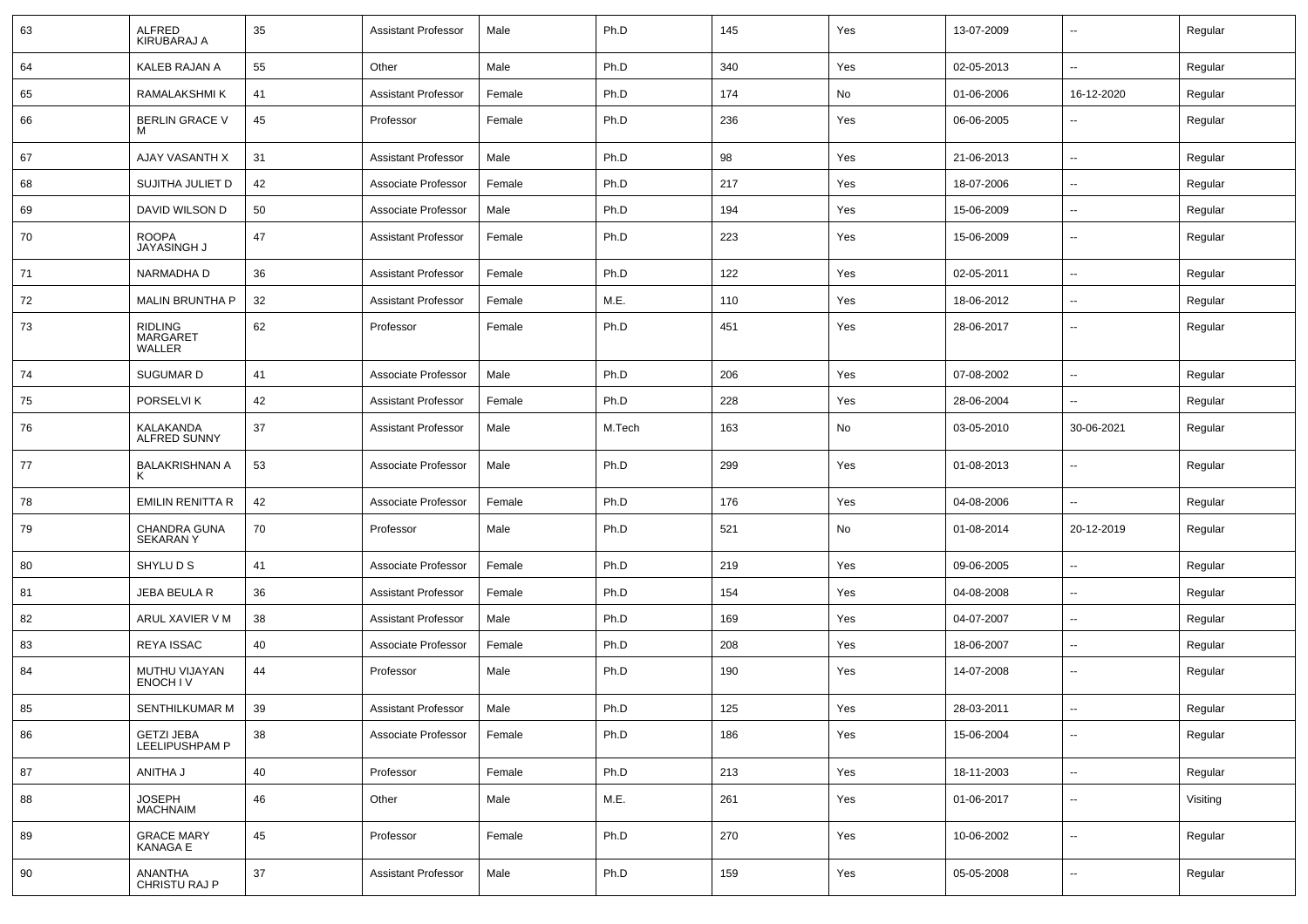| 91  | <b>SAMSON</b><br><b>IMMANUEL J</b>  | 38 | <b>Assistant Professor</b> | Male   | Ph.D       | 176 | Yes | 04-06-2010 | --                       | Regular  |
|-----|-------------------------------------|----|----------------------------|--------|------------|-----|-----|------------|--------------------------|----------|
| 92  | PRAWIN ANGEL<br><b>MICHAEL</b>      | 40 | Associate Professor        | Female | Ph.D       | 219 | Yes | 01-06-2004 | $\overline{\phantom{a}}$ | Regular  |
| 93  | POONKODI M                          | 58 | <b>Assistant Professor</b> | Female | Ph.D       | 384 | No  | 02-07-2007 | 31-05-2021               | Regular  |
| 94  | <b>RAM KRISHAN</b><br><b>SHARMA</b> | 72 | Professor                  | Male   | Ph.D       | 613 | Yes | 03-01-2015 |                          | Regular  |
| 95  | SEBASTIAN<br><b>TERENCE J</b>       | 34 | <b>Assistant Professor</b> | Male   | Ph.D       | 133 | Yes | 04-06-2012 | $\overline{\phantom{a}}$ | Regular  |
| 96  | SURESH BABU SK                      | 36 | <b>Assistant Professor</b> | Male   | Ph.D       | 146 | Yes | 02-07-2012 | -−                       | Regular  |
| 97  | <b>PONMARY</b><br>PUSHPA LATHA D    | 44 | Associate Professor        | Female | Ph.D       | 248 | Yes | 01-06-2016 | ∽-                       | Regular  |
| 98  | VIJAY DANIEL P                      | 32 | <b>Assistant Professor</b> | Male   | M.E.       | 85  | No  | 09-07-2012 | 29-08-2019               | Regular  |
| 99  | DOMINIC J                           | 56 | Professor                  | Male   | Ph.D       | 370 | Yes | 10-10-1990 |                          | Regular  |
| 100 | NAGABUSHANAM                        | 39 | <b>Assistant Professor</b> | Male   | Ph.D       | 169 | Yes | 05-07-2013 | ⊷.                       | Regular  |
| 101 | <b>THUSNAVIS BELLA</b><br>MARY I    | 35 | <b>Assistant Professor</b> | Female | Ph.D       | 146 | Yes | 15-06-2009 | $\overline{\phantom{a}}$ | Regular  |
| 102 | LAKSHMI PRABHA<br>м                 | 43 | <b>Assistant Professor</b> | Female | Ph.D       | 181 | Yes | 10-07-2006 | $\overline{\phantom{a}}$ | Regular  |
| 103 | ANAND N                             | 40 | Associate Professor        | Male   | Ph.D       | 192 | Yes | 22-06-2009 | $\overline{\phantom{a}}$ | Regular  |
| 104 | PRAGALYAASHRE<br>E M M              | 47 | <b>Assistant Professor</b> | Female | Ph.D       | 80  | Yes | 14-07-2016 | $\overline{\phantom{a}}$ | Regular  |
| 105 | GANESH<br>NEELAKANTA IYER           | 39 | Other                      | Male   | Ph.D       | 168 | Yes | 01-06-2017 | ⊷.                       | Visiting |
| 106 | <b>SELVAMANI R</b>                  | 42 | Associate Professor        | Male   | Ph.D       | 206 | Yes | 23-06-2004 | ⊷.                       | Regular  |
| 107 | ALDIN JUSTIN<br>SUNDARARAJ          | 35 | <b>Assistant Professor</b> | Male   | Ph.D       | 147 | Yes | 03-05-2010 | --                       | Regular  |
| 108 | <b>KHANNA D</b>                     | 40 | <b>Assistant Professor</b> | Male   | Ph.D       | 146 | Yes | 01-07-2009 | --                       | Regular  |
| 109 | <b>MURUGAN S</b>                    | 45 | Associate Professor        | Male   | Ph.D       | 277 | Yes | 24-07-2008 | --                       | Regular  |
| 110 | <b>ANANTHIN</b>                     | 38 | <b>Assistant Professor</b> | Female | Ph.D       | 119 | No  | 25-07-2011 | 05-07-2021               | Regular  |
| 111 | <b>KETHSY</b><br>PRABAVATHY A       | 38 | <b>Assistant Professor</b> | Female | Ph.D       | 181 | Yes | 04-08-2004 | --                       | Regular  |
| 112 | SHINE LET G                         | 37 | Assistant Professor        | Female | Ph.D       | 161 | Yes | 05-07-2007 |                          | Regular  |
| 113 | ANDREW J                            | 32 | <b>Assistant Professor</b> | Male   | Ph.D       | 98  | Yes | 18-06-2013 | $\overline{\phantom{a}}$ | Regular  |
| 114 | SUNITHA G                           | 41 | Other                      | Female | <b>BDS</b> | 193 | Yes | 20-07-2016 | $\overline{\phantom{a}}$ | Visiting |
| 115 | <b>JENKIN WINSTON</b>               | 31 | <b>Assistant Professor</b> | Male   | Ph.D       | 98  | Yes | 19-06-2013 | $\sim$                   | Regular  |
| 116 | HEPZIBAH<br><b>CHRISTINAL A</b>     | 48 | Professor                  | Female | Ph.D       | 295 | Yes | 27-01-1997 | $\overline{\phantom{a}}$ | Regular  |
| 117 | <b>GAYATHRI R</b>                   | 33 | <b>Assistant Professor</b> | Female | M.E.       | 115 | Yes | 11-07-2013 | щ.                       | Regular  |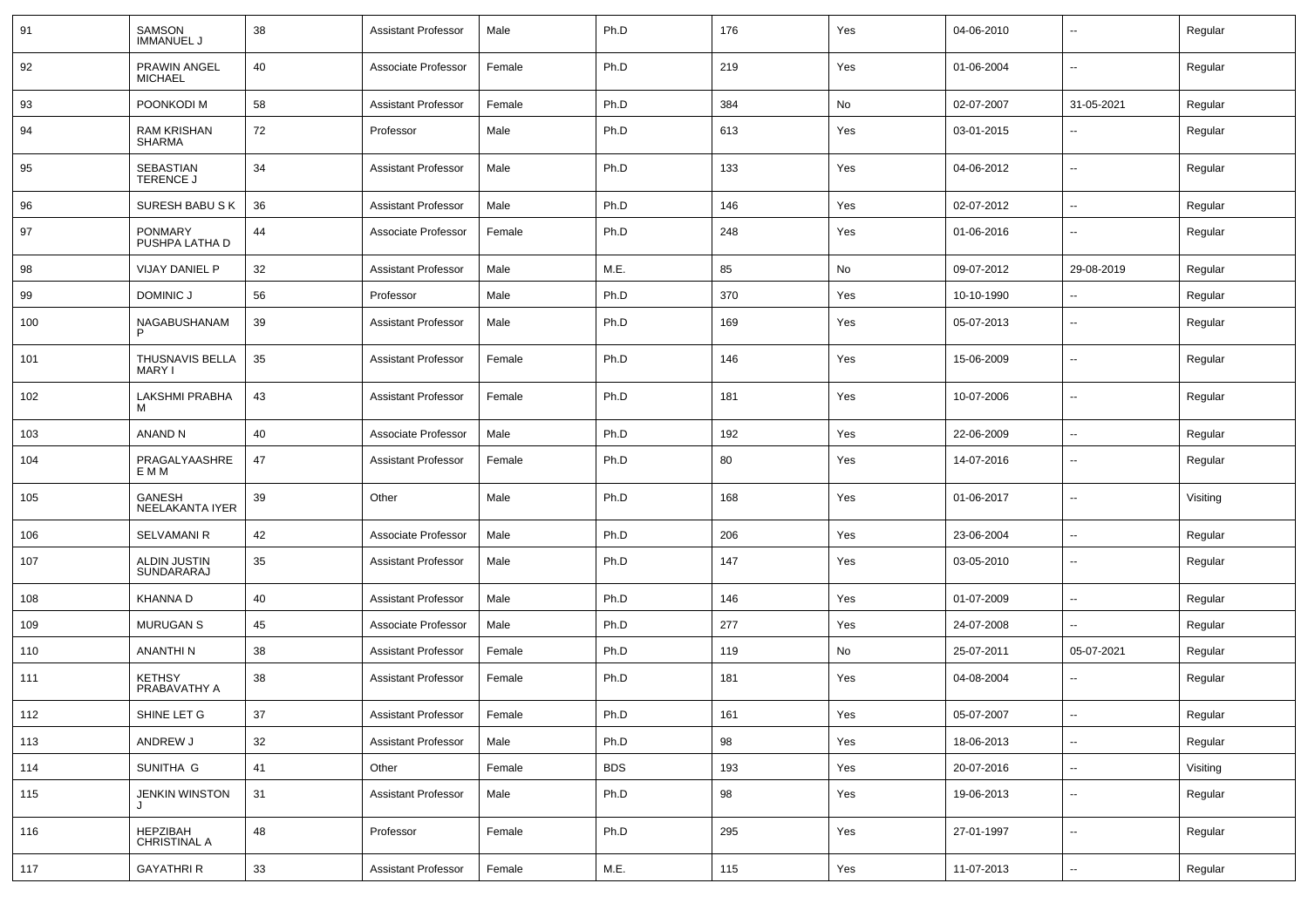| 118 | <b>MERLIN GILBERT</b><br>RAJ S          | 37 | <b>Assistant Professor</b> | Male   | Ph.D   | 146 | Yes | 15-06-2009 |                          | Regular  |
|-----|-----------------------------------------|----|----------------------------|--------|--------|-----|-----|------------|--------------------------|----------|
| 119 | RANGANATHAN T                           | 51 | Professor                  | Male   | Ph.D   | 237 | Yes | 10-06-2005 | н.                       | Regular  |
| 120 | <b>ABIRAM A</b>                         | 39 | <b>Assistant Professor</b> | Male   | Ph.D   | 122 | Yes | 25-06-2012 | --                       | Regular  |
| 121 | PRINCE ARULRAJ<br>G                     | 60 | Professor                  | Male   | Ph.D   | 447 | Yes | 01-06-2016 | $\overline{\phantom{a}}$ | Regular  |
| 122 | EVANZALIN<br><b>EBENANJAR P</b>         | 35 | <b>Assistant Professor</b> | Female | Ph.D   | 49  | Yes | 17-07-2017 | $\overline{\phantom{a}}$ | Regular  |
| 123 | KIRUBA<br>PONKUMAR A                    | 41 | Other                      | Male   | M.E.   | 171 | Yes | 01-06-2017 | ⊷.                       | Visiting |
| 124 | ANGEL ABRAHAM                           | 30 | <b>Assistant Professor</b> | Female | M.Tech | 60  | No  | 18-06-2018 | 09-07-2021               | Regular  |
| 125 | PRAVEEN<br><b>IMMANUEL</b><br>PAULRAJ J | 31 | <b>Assistant Professor</b> | Male   | M.Tech | 73  | Yes | 18-06-2018 | --                       | Regular  |
| 126 | JEYAJOTHIRAJ P                          | 66 | Professor                  | Male   | Ph.D   | 393 | No  | 09-07-2018 | 30-04-2020               | Regular  |
| 127 | <b>ROBINSON SMART</b><br>D S            | 54 | Professor                  | Male   | Ph.D   | 368 | Yes | 03-01-1991 | --                       | Regular  |
| 128 | MANIMEKALAI M A<br>P                    | 45 | <b>Assistant Professor</b> | Female | Ph.D   | 229 | Yes | 02-05-2008 | $\overline{\phantom{a}}$ | Regular  |
| 129 | SIVA MANGAI N M                         | 42 | Associate Professor        | Female | Ph.D   | 215 | Yes | 13-06-2012 | --                       | Regular  |
| 130 | <b>KAVITHA S</b>                        | 42 | Associate Professor        | Female | Ph.D   | 163 | Yes | 28-01-2008 | --                       | Regular  |
| 131 | DAYANAND PETER                          | 40 | <b>Assistant Professor</b> | Male   | M.Tech | 191 | Yes | 22-06-2007 | ⊷.                       | Regular  |
| 132 | DIVYA P S                               | 38 | <b>Assistant Professor</b> | Female | Ph.D   | 170 | Yes | 21-06-2007 | ⊷.                       | Regular  |
| 133 | JOE PAULSON A                           | 52 | Associate Professor        | Male   | Ph.D   | 368 | Yes | 15-11-2012 | ⊷.                       | Regular  |
| 134 | ALBERT RAJAN A                          | 43 | Associate Professor        | Male   | Ph.D   | 249 | Yes | 21-11-2000 | -−                       | Regular  |
| 135 | <b>SHAJIN PRINCE</b>                    | 34 | <b>Assistant Professor</b> | Male   | Ph.D   | 136 | Yes | 03-05-2010 | --                       | Regular  |
| 136 | DANIEL ANTONY A                         | 33 | <b>Assistant Professor</b> | Male   | M.E.   | 94  | No  | 02-06-2014 | 30-06-2020               | Regular  |
| 137 | JANNET VENNILA J                        | 50 | Professor                  | Female | Ph.D   | 290 | No  | 16-08-2005 | 30-06-2021               | Regular  |
| 138 | JESSE JOEL T                            | 41 | <b>Assistant Professor</b> | Male   | Ph.D   | 108 | Yes | 10-08-2012 | ⊷.                       | Regular  |
| 139 | <b>NAVEEN SUNDAR</b><br>G               | 40 | Associate Professor        | Male   | Ph.D   | 181 | Yes | 12-07-2006 | --                       | Regular  |
| 140 | RAJALAKSHMY P                           | 44 | Associate Professor        | Female | Ph.D   | 252 | Yes | 13-06-2005 | ⊷.                       | Regular  |
| 141 | CAROLIN JEEVA S                         | 45 | Associate Professor        | Female | Ph.D   | 251 | Yes | 01-06-2016 | н.                       | Regular  |
| 142 | CHRISTOPHER<br>GUNASINGH K              | 55 | Associate Professor        | Male   | Ph.D   | 367 | Yes | 03-01-1991 | $\sim$                   | Regular  |
| 143 | NESASUDHA M                             | 52 | Professor                  | Female | Ph.D   | 278 | Yes | 09-06-2000 | $\sim$                   | Regular  |
| 144 | ELAVARASAN B                            | 39 | <b>Assistant Professor</b> | Male   | Ph.D   | 158 | Yes | 01-07-2009 | $\sim$                   | Regular  |
| 145 | JIBU THOMAS                             | 43 | Professor                  | Male   | Ph.D   | 216 | Yes | 01-06-2010 | н.                       | Regular  |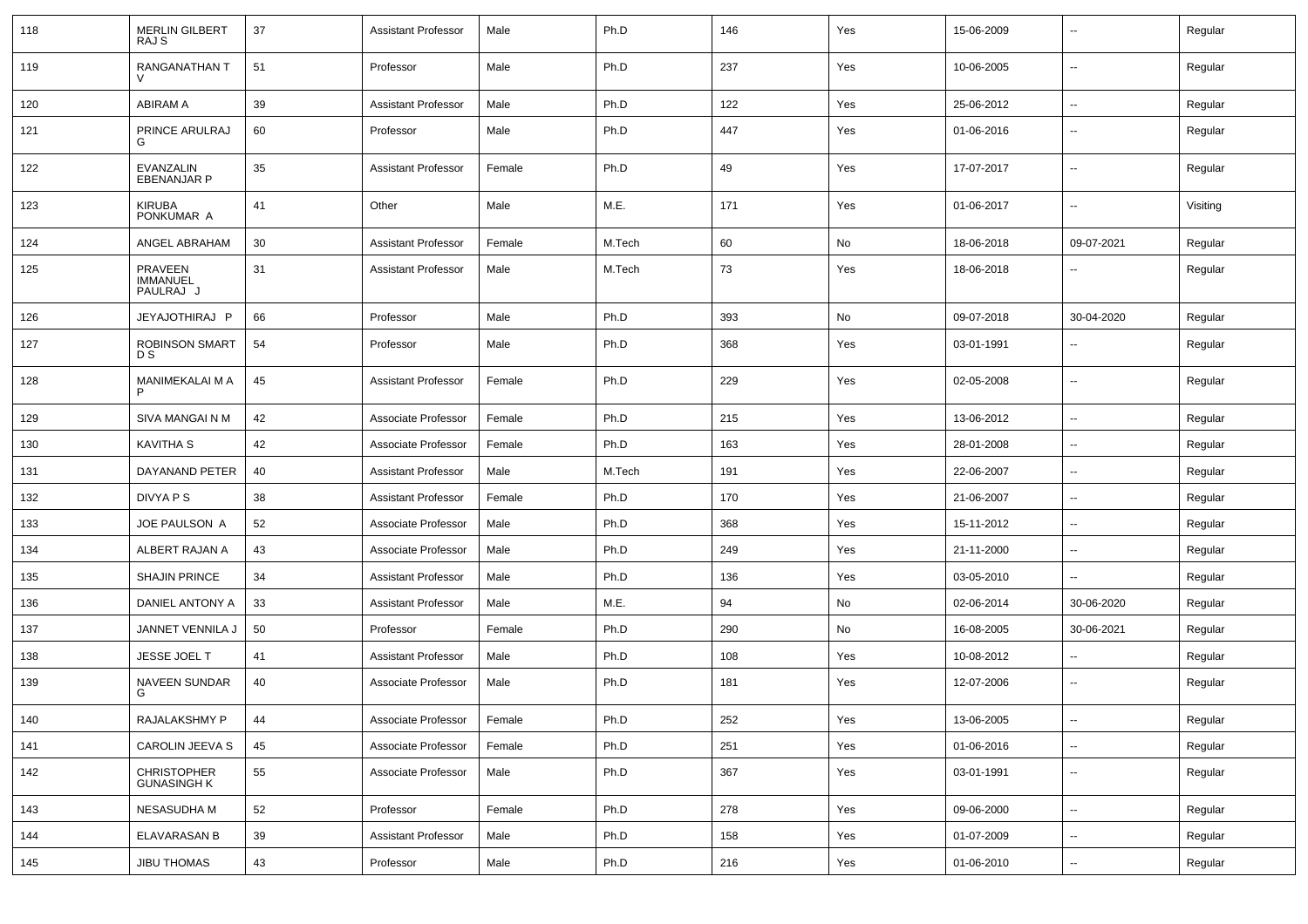| 146 | TIROUTCHELVAME<br>D                   | 51 | <b>Assistant Professor</b> | Male   | Ph.D | 239 | No  | 15-07-2010 | 25-06-2021               | Regular  |
|-----|---------------------------------------|----|----------------------------|--------|------|-----|-----|------------|--------------------------|----------|
| 147 | SABITHA JANNET                        | 45 | <b>Assistant Professor</b> | Female | Ph.D | 182 | Yes | 18-06-2007 | н.                       | Regular  |
| 148 | <b>MERITA ANTO</b><br><b>BRITTO T</b> | 37 | <b>Assistant Professor</b> | Female | Ph.D | 118 | No  | 18-07-2012 | 30-01-2020               | Regular  |
| 149 | EBENEZER JACOB<br>DHAS D S            | 32 | <b>Assistant Professor</b> | Male   | Ph.D | 105 | Yes | 15-09-2016 | ⊷.                       | Regular  |
| 150 | LEO DEV WINS K                        | 46 | Professor                  | Male   | Ph.D | 259 | Yes | 03-01-2000 | н.                       | Regular  |
| 151 | KANTHARAJ I                           | 38 | <b>Assistant Professor</b> | Male   | Ph.D | 214 | No  | 03-05-2010 | 01-12-2020               | Regular  |
| 152 | <b>SALAJA S</b>                       | 42 | Professor                  | Female | Ph.D | 230 | Yes | 02-03-2004 |                          | Regular  |
| 153 | <b>MADHUV</b>                         | 44 | Associate Professor        | Male   | Ph.D | 165 | Yes | 14-06-2012 | ⊷.                       | Regular  |
| 154 | <b>WILSON KUMAR M</b>                 | 39 | <b>Assistant Professor</b> | Male   | Ph.D | 181 | Yes | 01-08-2006 | ⊶.                       | Regular  |
| 155 | <b>BISWANATH</b><br><b>MAHANTY</b>    | 41 | Associate Professor        | Male   | Ph.D | 142 | Yes | 18-07-2016 | -−                       | Regular  |
| 156 | <b>JEGATHESAN V</b>                   | 43 | Associate Professor        | Male   | Ph.D | 254 | Yes | 09-06-2000 | -−                       | Regular  |
| 157 | CATHERINE JOY R                       | 36 | <b>Assistant Professor</b> | Female | M.E. | 142 | Yes | 27-06-2013 | н.                       | Regular  |
| 158 | <b>JOSEPH KENNADY</b><br>C.           | 55 | Professor                  | Male   | Ph.D | 296 | Yes | 03-01-2002 | --                       | Regular  |
| 159 | <b>GAJENDRAN C</b>                    | 44 | Associate Professor        | Male   | Ph.D | 229 | Yes | 30-07-2007 | $\overline{\phantom{a}}$ | Regular  |
| 160 | SRIDEVI SATHYA<br>PRIYA S             | 41 | <b>Assistant Professor</b> | Female | Ph.D | 214 | Yes | 18-08-2003 | --                       | Regular  |
| 161 | AKILA AGNES S                         | 35 | <b>Assistant Professor</b> | Female | M.E. | 119 | No  | 04-06-2012 | 30-11-2020               | Regular  |
| 162 | <b>BRUSLY</b><br><b>SOLOMON A</b>     | 38 | Associate Professor        | Male   | Ph.D | 182 | Yes | 13-07-2006 | --                       | Regular  |
| 163 | ANU JACOB                             | 37 | <b>Assistant Professor</b> | Female | Ph.D | 123 | Yes | 01-06-2010 | $\overline{\phantom{a}}$ | Regular  |
| 164 | <b>SENTHIL KUMAR</b><br>P             | 48 | Other                      | Male   | M.E. | 314 | Yes | 01-06-2017 | $\overline{\phantom{a}}$ | Visiting |
| 165 | <b>MERCY SHANTHI R</b>                | 52 | Associate Professor        | Female | Ph.D | 303 | No  | 19-02-1996 | 30-06-2021               | Regular  |
| 166 | <b>JEGAN R</b>                        | 34 | <b>Assistant Professor</b> | Male   | Ph.D | 136 | Yes | 03-05-2010 |                          | Regular  |
| 167 | FREEDA CHRISTY<br>C                   | 42 | Associate Professor        | Female | Ph.D | 224 | No  | 12-07-2005 | 30-06-2021               | Regular  |
| 168 | DAVID RAJA<br>SELVAM J                | 46 | <b>Assistant Professor</b> | Male   | Ph.D | 224 | Yes | 18-07-2007 | $\overline{\phantom{a}}$ | Regular  |
| 169 | SHANTHINI<br>PANDIARAJ                | 55 | Associate Professor        | Female | Ph.D | 305 | Yes | 18-05-2000 | $\overline{\phantom{a}}$ | Regular  |
| 170 | ROSE RANI JOHN                        | 38 | <b>Assistant Professor</b> | Female | M.E. | 160 | No  | 02-06-2008 | 30-04-2021               | Regular  |
| 171 | JUDE HEMANTH D                        | 40 | Professor                  | Male   | Ph.D | 204 | Yes | 17-05-2004 | $\overline{\phantom{a}}$ | Regular  |
| 172 | <b>OBADIAH A</b>                      | 36 | <b>Assistant Professor</b> | Male   | Ph.D | 157 | Yes | 06-07-2012 | н.                       | Regular  |
| 173 | REXIE J A M                           | 41 | <b>Assistant Professor</b> | Female | M.E. | 198 | Yes | 01-11-2011 | $\overline{\phantom{a}}$ | Regular  |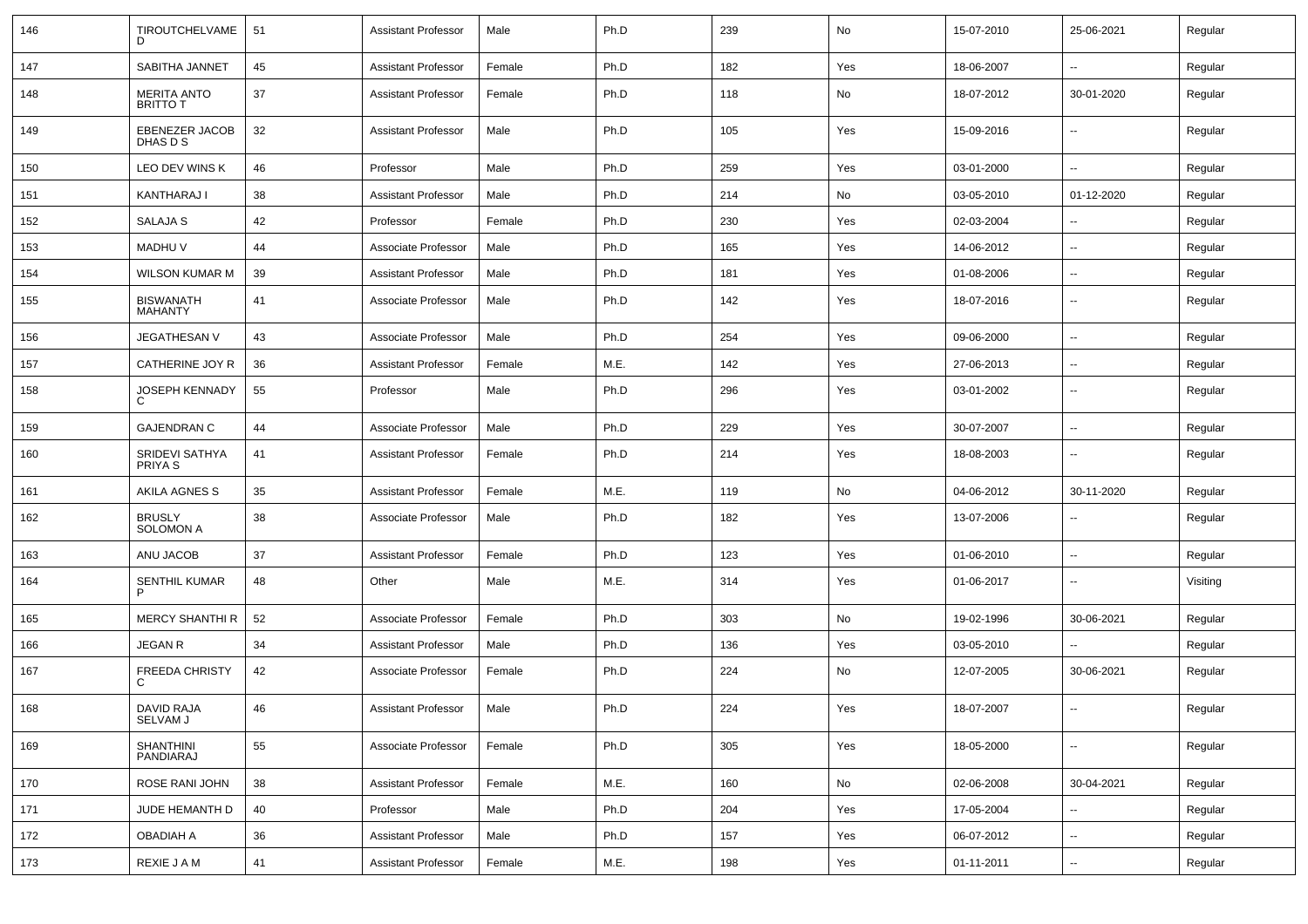| 174 | <b>IMMANUEL</b><br><b>JOHNRAJA J</b> | 39 | Professor                                           | Male   | Ph.D   | 194 | Yes | 08-06-2005 | $\overline{\phantom{a}}$ | Regular  |
|-----|--------------------------------------|----|-----------------------------------------------------|--------|--------|-----|-----|------------|--------------------------|----------|
| 175 | ANITHA J                             | 38 | Associate Professor                                 | Female | Ph.D   | 180 | Yes | 24-01-2007 | $\sim$                   | Regular  |
| 176 | RANGA<br><b>RAJAGOPAL</b>            | 56 | Other                                               | Male   | Ph.D   | 422 | Yes | 10-06-2017 | --                       | Visiting |
| 177 | JOSH F T                             | 42 | <b>Assistant Professor</b>                          | Male   | Ph.D   | 234 | Yes | 04-03-2002 | $\overline{a}$           | Regular  |
| 178 | JASMINE DAVID D                      | 45 | <b>Assistant Professor</b>                          | Male   | Ph.D   | 247 | Yes | 03-05-2010 | $\overline{a}$           | Regular  |
| 179 | VIJAY ANAND L D                      | 35 | <b>Assistant Professor</b>                          | Male   | Ph.D   | 146 | Yes | 15-06-2009 | --                       | Regular  |
| 180 | <b>ANTONY RAJA S</b>                 | 53 | Associate Professor                                 | Male   | Ph.D   | 290 | Yes | 02-08-2004 | --                       | Regular  |
| 181 | TENSING D                            | 55 | Professor                                           | Male   | Ph.D   | 406 | Yes | 06-08-2012 | $\overline{a}$           | Regular  |
| 182 | DINESH PETER J                       | 41 | Professor                                           | Male   | Ph.D   | 237 | Yes | 20-11-2009 | $\overline{a}$           | Regular  |
| 183 | <b>JEMIMA</b><br><b>JEBASEELIT</b>   | 37 | Associate Professor                                 | Female | Ph.D   | 179 | Yes | 04-08-2006 | ۰.                       | Regular  |
| 184 | <b>DURGAS</b>                        | 38 | <b>Assistant Professor</b>                          | Female | Ph.D   | 182 | No  | 04-08-2004 | 04-05-2021               | Regular  |
| 185 | CATHERINE<br><b>GRACE JOHN J</b>     | 39 | <b>Assistant Professor</b>                          | Female | Ph.D   | 173 | Yes | 08-07-2008 | ۰.                       | Regular  |
| 186 | ANITHA MARY X                        | 42 | Associate Professor                                 | Female | Ph.D   | 187 | Yes | 15-06-2009 | $\overline{a}$           | Regular  |
| 187 | ANTONY GERALD<br><b>PV</b>           | 43 | Other                                               | Male   | M.Tech | 243 | Yes | 01-06-2017 | ۰.                       | Visiting |
| 188 | <b>BEULAH</b><br>CHRISTALIN<br>LATHA | 49 | Associate Professor                                 | Female | Ph.D   | 272 | Yes | 01-06-2016 | --                       | Regular  |
| 189 | MANNAR<br>JAWAHAR P                  | 67 | Dean / Principal /<br>Director / Vice<br>Chancellor | Male   | Ph.D   | 441 | Yes | 30-10-2017 | --                       | Regular  |
| 190 | JEYAPRAKASH R                        | 44 | Other                                               | Male   | M.E.   | 242 | Yes | 10-06-2017 | $\overline{a}$           | Visiting |
| 191 | ASHAMONICKA A                        | 31 | Assistant Professor                                 | Female | Ph.D   | 52  | Yes | 29-06-2018 | ۰.                       | Regular  |
| 192 | <b>RAMESH KUMAR P</b>                | 39 | <b>Assistant Professor</b>                          | Male   | Ph.D   | 170 | Yes | 09-07-2007 | ۰.                       | Regular  |
| 193 | ANITA JONES<br><b>MARY PUSHPA T</b>  | 45 | Associate Professor                                 | Female | Ph.D   | 240 | Yes | 01-08-2002 | --                       | Regular  |
| 194 | JAGANNATH D J                        | 45 | <b>Assistant Professor</b>                          | Male   | Ph.D   | 202 | Yes | 02-05-2008 | --                       | Regular  |
| 195 | <b>VIJAIKANTH V</b>                  | 46 | Associate Professor                                 | Male   | Ph.D   | 136 | Yes | 08-04-2010 | $\sim$                   | Regular  |
| 196 | <b>IMMANUEL</b><br>SELVAKUMAR A      | 47 | Professor                                           | Male   | Ph.D   | 237 | Yes | 08-11-2001 | $\sim$                   | Regular  |
| 197 | <b>GOBIKRISHNAN S</b>                | 53 | Assistant Professor                                 | Male   | Ph.D   | 111 | Yes | 06-03-2008 | $\sim$                   | Regular  |
| 198 | <b>MATHUT</b>                        | 37 | Assistant Professor                                 | Female | M.Tech | 139 | Yes | 02-05-2011 | $\sim$                   | Regular  |
| 199 | <b>HEPSIBAD</b>                      | 34 | <b>Assistant Professor</b>                          | Female | M.E.   | 122 | Yes | 04-06-2012 | $\sim$                   | Regular  |
| 200 | JEYASINGH P                          | 55 | Other                                               | Male   | M.E.   | 298 | Yes | 01-06-2017 | $\sim$                   | Visiting |
| 201 | PHILIP SELVARAJ<br>D                 | 54 | Associate Professor                                 | Male   | Ph.D   | 277 | Yes | 08-07-1998 | --                       | Regular  |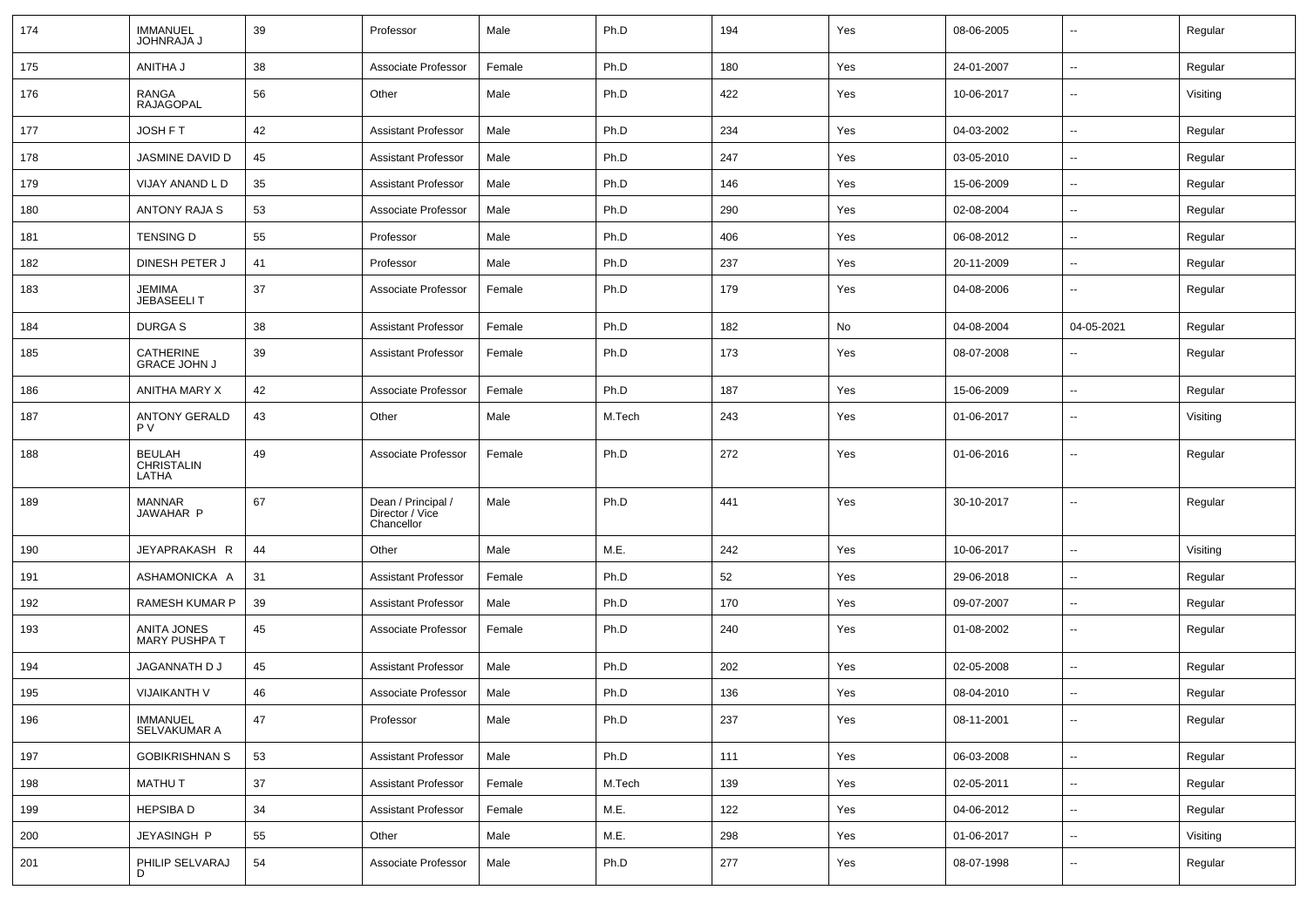| 202 | <b>ESTHER DANIEL</b>                | 40 | Associate Professor                                 | Female | Ph.D   | 183 | Yes | 02-06-2008 | $\overline{\phantom{a}}$ | Regular  |
|-----|-------------------------------------|----|-----------------------------------------------------|--------|--------|-----|-----|------------|--------------------------|----------|
| 203 | DIANA ANDRUSHIA<br>A                | 36 | Associate Professor                                 | Female | Ph.D   | 152 | Yes | 13-07-2009 | --                       | Regular  |
| 204 | VIJAY S J                           | 41 | Professor                                           | Male   | Ph.D   | 183 | Yes | 13-06-2005 | $\overline{\phantom{a}}$ | Regular  |
| 205 | ERINJERY JOSEPH<br><b>JAMES</b>     | 73 | Dean / Principal /<br>Director / Vice<br>Chancellor | Male   | Ph.D   | 507 | Yes | 02-05-2016 | --                       | Regular  |
| 206 | DAVID PAUL RAJ R<br>S               | 45 | Associate Professor                                 | Male   | Ph.D   | 213 | Yes | 01-06-2010 | $\overline{\phantom{a}}$ | Regular  |
| 207 | SAMUEL J                            | 35 | Other                                               | Male   | M.E.   | 122 | Yes | 01-06-2017 | $\overline{\phantom{a}}$ | Visiting |
| 208 | <b>THOMAS GEORGE</b><br>S           | 46 | Professor                                           | Male   | Ph.D   | 288 | Yes | 03-09-1997 | --                       | Regular  |
| 209 | <b>KINGSTON</b><br><b>STANLEY P</b> | 31 | <b>Assistant Professor</b>                          | Male   | Ph.D   | 97  | Yes | 05-07-2013 | $\overline{\phantom{a}}$ | Regular  |
| 210 | <b>MYTHILY M</b>                    | 38 | <b>Assistant Professor</b>                          | Female | Ph.D   | 197 | Yes | 07-09-2010 | --                       | Regular  |
| 211 | VANI C                              | 51 | <b>Assistant Professor</b>                          | Female | Ph.D   | 221 | Yes | 15-06-2009 | --                       | Regular  |
| 212 | <b>JEGATHAMBAL P</b>                | 50 | Professor                                           | Female | Ph.D   | 298 | Yes | 24-10-2008 | $\overline{\phantom{a}}$ | Regular  |
| 213 | MARY NEEBHA T                       | 38 | <b>Assistant Professor</b>                          | Female | Ph.D   | 129 | Yes | 15-11-2010 | $\overline{\phantom{a}}$ | Regular  |
| 214 | PAUL SATHIYAN S                     | 38 | <b>Assistant Professor</b>                          | Male   | Ph.D   | 170 | Yes | 18-06-2007 | $-$                      | Regular  |
| 215 | <b>BRIGHT GEE</b><br>VARGHESE       | 39 | <b>Assistant Professor</b>                          | Male   | Ph.D   | 218 | Yes | 29-11-2007 | $\overline{\phantom{a}}$ | Regular  |
| 216 | SHANTY CHACKO                       | 54 | <b>Assistant Professor</b>                          | Male   | Ph.D   | 313 | Yes | 01-08-1997 | $\overline{\phantom{a}}$ | Regular  |
| 217 | RADHAKRISHNAN<br>B L                | 40 | <b>Assistant Professor</b>                          | Male   | M.Tech | 152 | Yes | 29-07-2013 | $\overline{\phantom{a}}$ | Regular  |
| 218 | <b>KAVITHA V</b>                    | 40 | <b>Assistant Professor</b>                          | Female | Ph.D   | 192 | Yes | 20-06-2007 | $\overline{\phantom{a}}$ | Regular  |
| 219 | <b>HEMALATHA G</b>                  | 45 | Professor                                           | Female | Ph.D   | 263 | Yes | 01-08-2012 | $\overline{\phantom{a}}$ | Regular  |
| 220 | JEFFERSON RAJA<br>BOSE B            | 43 | Associate Professor                                 | Male   | Ph.D   | 232 | Yes | 12-04-2002 | $\overline{a}$           | Regular  |
| 221 | JOHN PAUL J                         | 38 | <b>Assistant Professor</b>                          | Male   | M.E.   | 158 | Yes | 04-06-2012 | $\overline{\phantom{a}}$ | Regular  |
| 222 | <b>VENINSTINE VIVIK</b>             | 40 | <b>Assistant Professor</b>                          | Male   | Ph.D   | 182 | Yes | 01-07-2011 | $\overline{\phantom{a}}$ | Regular  |
| 223 | JACQULINE<br>NIRMALA P              | 60 | Associate Professor                                 | Female | Ph.D   | 360 | No  | 17-09-1990 | 30-05-2020               | Regular  |
| 224 | LIJIN GEORGE                        | 35 | <b>Assistant Professor</b>                          | Male   | Ph.D   | 133 | No  | 03-05-2010 | 18-06-2021               | Regular  |
| 225 | NAVIN M GEORGE                      | 32 | <b>Assistant Professor</b>                          | Male   | M.Tech | 95  | Yes | 21-01-2014 | Щ,                       | Regular  |
| 226 | <b>HARIS M</b>                      | 45 | Associate Professor                                 | Male   | Ph.D   | 146 | Yes | 15-06-2009 | $\sim$                   | Regular  |
| 227 | PAMELA D                            | 40 | Associate Professor                                 | Female | Ph.D   | 203 | Yes | 03-01-2011 | $\overline{\phantom{a}}$ | Regular  |
| 228 | RADHA S                             | 38 | <b>Assistant Professor</b>                          | Female | Ph.D   | 170 | Yes | 18-06-2012 | $\sim$                   | Regular  |
| 229 | AMUTHA<br>DHANARAJ                  | 51 | <b>Assistant Professor</b>                          | Female | Ph.D   | 172 | Yes | 03-05-2010 | -−                       | Regular  |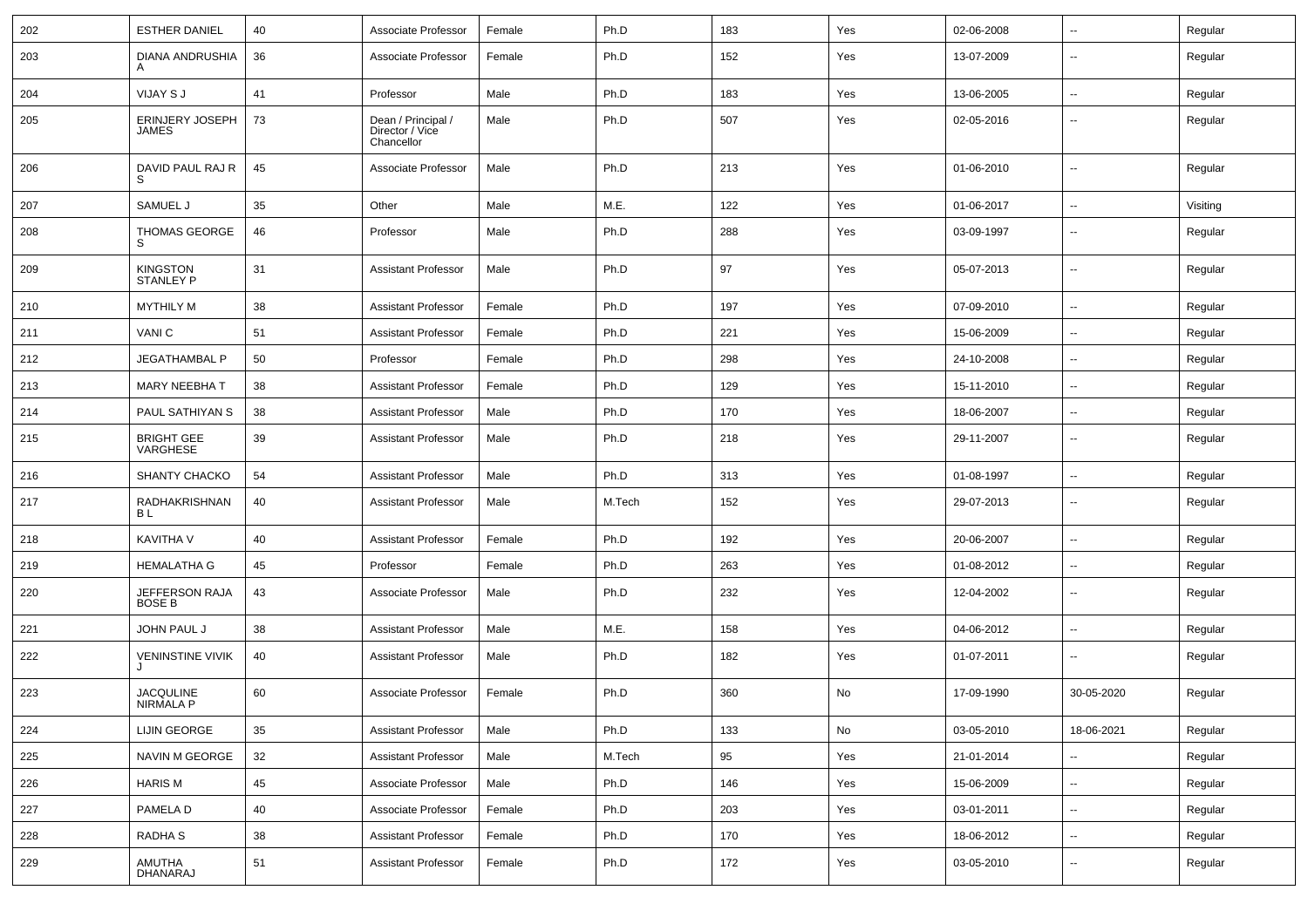| 230 | MANOJ VIJAYAN                            | 41 | Other                      | Male   | M.S    | 228 | Yes | 01-06-2017 | $\sim$                   | Visiting |
|-----|------------------------------------------|----|----------------------------|--------|--------|-----|-----|------------|--------------------------|----------|
| 231 | <b>JOSEMIN BALA G</b>                    | 46 | Professor                  | Female | Ph.D   | 272 | Yes | 07-12-1998 |                          | Regular  |
| 232 | KARUNAKARAN V                            | 39 | <b>Assistant Professor</b> | Male   | Ph.D   | 172 | No  | 05-05-2008 | 18-11-2021               | Regular  |
| 233 | <b>VENKATESH</b><br><b>KUMAR P</b>       | 37 | <b>Assistant Professor</b> | Male   | Ph.D   | 180 | Yes | 15-06-2010 | $\overline{\phantom{a}}$ | Regular  |
| 234 | <b>IMMANUEL ALEX</b><br><b>PANDIAN S</b> | 44 | Associate Professor        | Male   | Ph.D   | 193 | Yes | 15-09-2005 | $\overline{\phantom{a}}$ | Regular  |
| 235 | <b>VIDHYA B</b>                          | 38 | Assistant Professor        | Female | Ph.D   | 127 | Yes | 06-01-2011 | $\overline{\phantom{a}}$ | Regular  |
| 236 | <b>GERARD JOE</b><br>NIGEL K             | 42 | <b>Assistant Professor</b> | Male   | M.E.   | 187 | Yes | 31-07-2006 |                          | Regular  |
| 237 | AMIR ANTON JONE<br>A                     | 39 | <b>Assistant Professor</b> | Male   | Ph.D   | 178 | Yes | 07-08-2007 | --                       | Regular  |
| 238 | SELVARATHI M                             | 41 | <b>Assistant Professor</b> | Female | Ph.D   | 197 | Yes | 13-08-2007 | $\overline{\phantom{a}}$ | Regular  |
| 239 | <b>JEBASINGH S</b>                       | 41 | <b>Assistant Professor</b> | Male   | Ph.D   | 195 | Yes | 04-06-2012 | $\overline{\phantom{a}}$ | Regular  |
| 240 | <b>GADUDASU BABU</b><br><b>RAO</b>       | 46 | Associate Professor        | Male   | Ph.D   | 245 | Yes | 24-03-2008 | $\overline{\phantom{a}}$ | Regular  |
| 241 | ELIJAH BLESSING<br><b>VINOTH R</b>       | 45 | Professor                  | Male   | Ph.D   | 288 | Yes | 08-08-1997 | $\overline{\phantom{a}}$ | Regular  |
| 242 | JIMS JOHN<br><b>WESSLEY G</b>            | 43 | Associate Professor        | Male   | Ph.D   | 229 | Yes | 08-06-2005 | $\overline{\phantom{a}}$ | Regular  |
| 243 | SHOBHA REKH A                            | 49 | Professor                  | Female | Ph.D   | 300 | Yes | 05-12-2012 | $\sim$                   | Regular  |
| 244 | <b>KUMUDHA</b><br><b>RAIMOND</b>         | 55 | Professor                  | Female | Ph.D   | 296 | Yes | 12-12-2011 | --                       | Regular  |
| 245 | <b>SUGANTHI</b><br><b>EVANGELINE C</b>   | 32 | <b>Assistant Professor</b> | Female | Ph.D   | 110 | Yes | 04-06-2012 | $\overline{\phantom{a}}$ | Regular  |
| 246 | VIJILA M                                 | 42 | <b>Assistant Professor</b> | Female | Ph.D   | 181 | Yes | 12-07-2012 | --                       | Regular  |
| 247 | RAJA R                                   | 48 | Associate Professor        | Male   | Ph.D   | 283 | Yes | 13-01-2000 |                          | Regular  |
| 248 | SHIBIN D                                 | 31 | <b>Assistant Professor</b> | Male   | M.Tech | 96  | Yes | 21-08-2013 | $\overline{\phantom{a}}$ | Regular  |
| 249 | <b>SAM PAUL P</b>                        | 43 | Professor                  | Male   | Ph.D   | 243 | Yes | 01-06-2001 | $\overline{\phantom{a}}$ | Regular  |
| 250 | <b>GOMATHI</b><br><b>JAWAHAR G</b>       | 48 | <b>Assistant Professor</b> | Female | Ph.D   | 251 | Yes | 31-05-2002 | $\overline{\phantom{a}}$ | Regular  |
| 251 | SUBHA HENCY<br><b>JOSE P</b>             | 42 | Associate Professor        | Female | Ph.D   | 225 | Yes | 21-11-2002 | $\mathbf{u}$             | Regular  |
| 252 | AUGUSTINE<br>FLETCHER A S                | 33 | <b>Assistant Professor</b> | Male   | Ph.D   | 134 | Yes | 04-06-2012 | $\sim$                   | Regular  |
| 253 | MOHANASUNDARA<br>M S                     | 40 | <b>Assistant Professor</b> | Male   | Ph.D   | 166 | Yes | 01-06-2011 | $\sim$                   | Regular  |
| 254 | <b>XAVIER P</b>                          | 39 | <b>Assistant Professor</b> | Male   | Ph.D   | 170 | Yes | 01-07-2011 | $\sim$                   | Regular  |
| 255 | PINAKI DEY                               | 38 | <b>Assistant Professor</b> | Male   | Ph.D   | 109 | Yes | 08-08-2016 | $\sim$                   | Regular  |
| 256 | SIVARANJANI K                            | 31 | <b>Assistant Professor</b> | Female | Ph.D   | 49  | Yes | 20-07-2017 | $\sim$                   | Regular  |
| 257 | RAJENDRAN M                              | 66 | Professor                  | Male   | Ph.D   | 477 | No  | 27-07-2018 | 30-04-2020               | Regular  |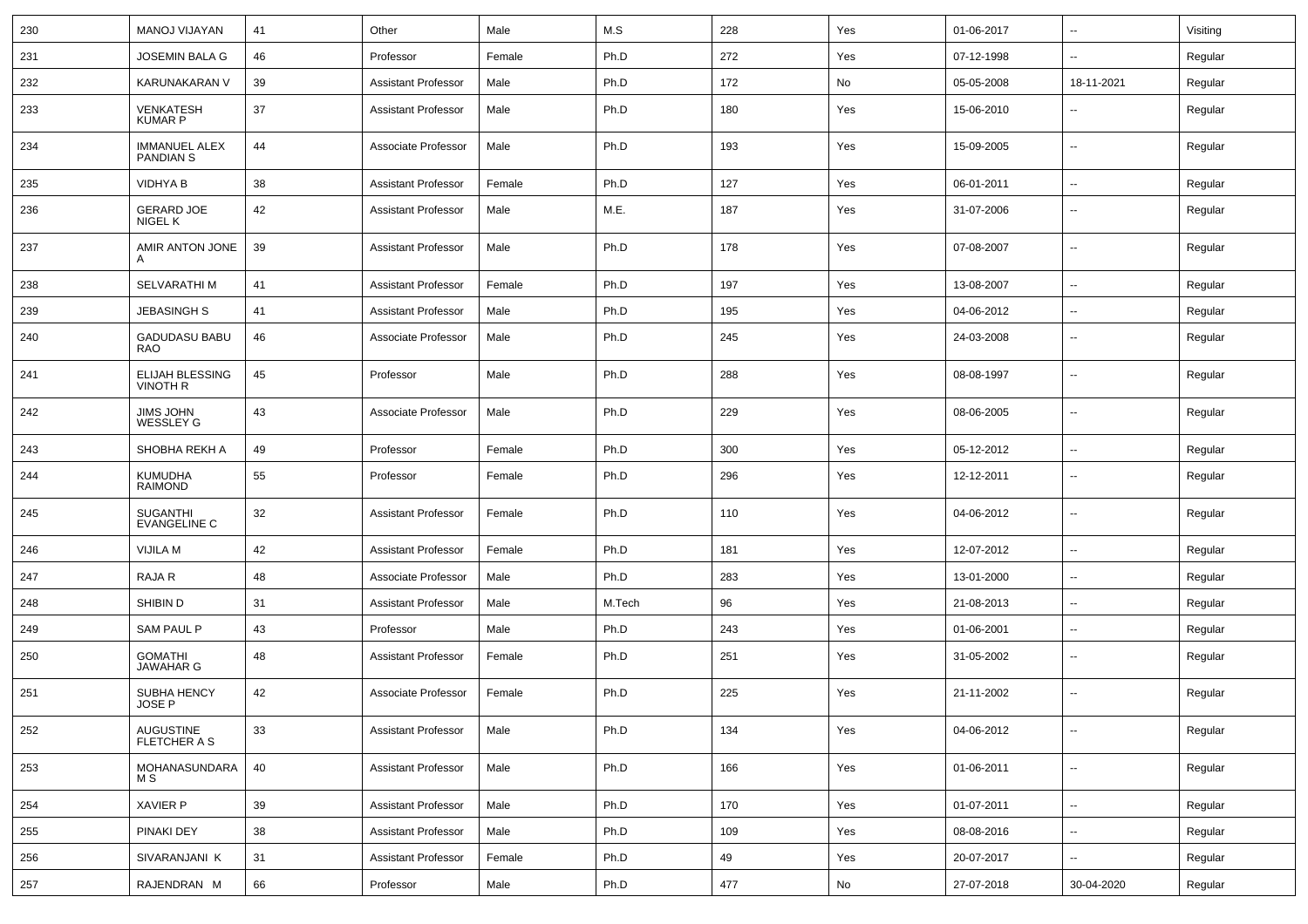| 258 | JEBAVEERASINGH              | 35 | <b>Assistant Professor</b> | Male   | Ph.D    | 65  | Yes | 13-07-2018 | $\overline{\phantom{a}}$ | Regular  |
|-----|-----------------------------|----|----------------------------|--------|---------|-----|-----|------------|--------------------------|----------|
| 259 | PRAVIN WINSTER<br>G         | 43 | Other                      | Male   | M.E.    | 230 | Yes | 10-06-2017 | ⊷.                       | Visiting |
| 260 | DINESH V P                  | 37 | <b>Assistant Professor</b> | Male   | Ph.D    | 38  | No  | 09-02-2018 | 07-09-2020               | Regular  |
| 261 | <b>EMMANUEL JOY</b>         | 32 | <b>Assistant Professor</b> | Male   | Ph.D    | 51  | Yes | 09-07-2018 | ⊷.                       | Regular  |
| 262 | STELLA MARY P               | 41 | <b>Assistant Professor</b> | Female | M. Phil | 174 | No  | 24-07-2018 | 03-12-2021               | Regular  |
| 263 | <b>SURESH M</b>             | 40 | <b>Assistant Professor</b> | Male   | Ph.D    | 207 | Yes | 02-12-2009 | --                       | Regular  |
| 264 | <b>ABHISHEK DAVID</b>       | 31 | <b>Assistant Professor</b> | Male   | M.Tech  | 55  | No  | 26-07-2018 | 30-04-2021               | Regular  |
| 265 | RAJESH RUBAN S              | 38 | <b>Assistant Professor</b> | Male   | Ph.D    | 169 | Yes | 05-07-2011 | -−                       | Regular  |
| 266 | SATHEESH KUMAR<br>S         | 33 | <b>Assistant Professor</b> | Male   | M.E.    | 107 | No  | 04-07-2012 | 30-06-2020               | Regular  |
| 267 | FREEDA BLESSIE<br>R         | 30 | <b>Assistant Professor</b> | Female | Ph.D    | 17  | Yes | 28-07-2020 | ⊷.                       | Regular  |
| 268 | PRABHU J                    | 40 | <b>Assistant Professor</b> | Male   | Ph.D    | 218 | Yes | 09-06-2010 | $\sim$                   | Regular  |
| 269 | ARUL<br>KIRUBAKARAN D       | 34 | <b>Assistant Professor</b> | Male   | Ph.D    | 68  | Yes | 06-06-2019 | ⊷.                       | Regular  |
| 270 | MALKIYA RASALIN<br>PRINCE R | 38 | <b>Assistant Professor</b> | Male   | Ph.D    | 165 | Yes | 06-06-2019 | н.                       | Regular  |
| 271 | VENKATACHALAM<br>S          | 47 | <b>Assistant Professor</b> | Male   | Ph.D    | 80  | Yes | 03-06-2019 | ⊷.                       | Regular  |
| 272 | PRAVEEN VIJAYA<br>RAJ P     | 33 | <b>Assistant Professor</b> | Male   | Ph.D    | 37  | No  | 06-06-2019 | 24-11-2020               | Regular  |
| 273 | SNEHA GAUTAM                | 36 | <b>Assistant Professor</b> | Male   | Ph.D    | 60  | Yes | 06-06-2019 | $\sim$                   | Regular  |
| 274 | JAGADEESHA C J              | 64 | Other                      | Male   | Ph.D    | 516 | Yes | 07-08-2018 | н.                       | Visiting |
| 275 | <b>KUBERAN R</b>            | 71 | Other                      | Male   | Ph.D    | 573 | Yes | 07-08-2018 | -−                       | Visiting |
| 276 | EBENEZER V                  | 33 | <b>Assistant Professor</b> | Male   | Ph.D    | 106 | Yes | 13-06-2019 | н.                       | Regular  |
| 277 | RAM<br>VISWANATHAN          | 57 | Other                      | Male   | M.S     | 180 | Yes | 01-06-2017 | н.                       | Visiting |
| 278 | RADHAKRISHNAN<br>ALAGARSAMI | 71 | Other                      | Male   | M.E.    | 492 | Yes | 01-06-2018 | $\sim$                   | Visiting |
| 279 | TONY JOSE                   | 34 | <b>Assistant Professor</b> | Male   | Ph.D    | 26  | Yes | 06-06-2019 | --                       | Regular  |
| 280 | ANUSHIYA<br>RACHEL G        | 31 | <b>Assistant Professor</b> | Female | Ph.D    | 30  | Yes | 06-06-2019 | $\sim$                   | Regular  |
| 281 | MANIMEGALAI P               | 42 | Associate Professor        | Female | Ph.D    | 88  | Yes | 03-06-2019 | $\sim$                   | Regular  |
| 282 | MAYILSWAMI C                | 66 | Professor                  | Male   | Ph.D    | 482 | Yes | 04-12-2018 | $\sim$                   | Regular  |
| 283 | RAJENDRA KUMAR<br>G         | 33 | <b>Assistant Professor</b> | Male   | Ph.D    | 51  | Yes | 13-06-2019 | $\sim$                   | Regular  |
| 284 | ANITA VIRGIN B              | 42 | <b>Assistant Professor</b> | Female | Ph.D    | 133 | Yes | 24-07-2019 | $\sim$                   | Regular  |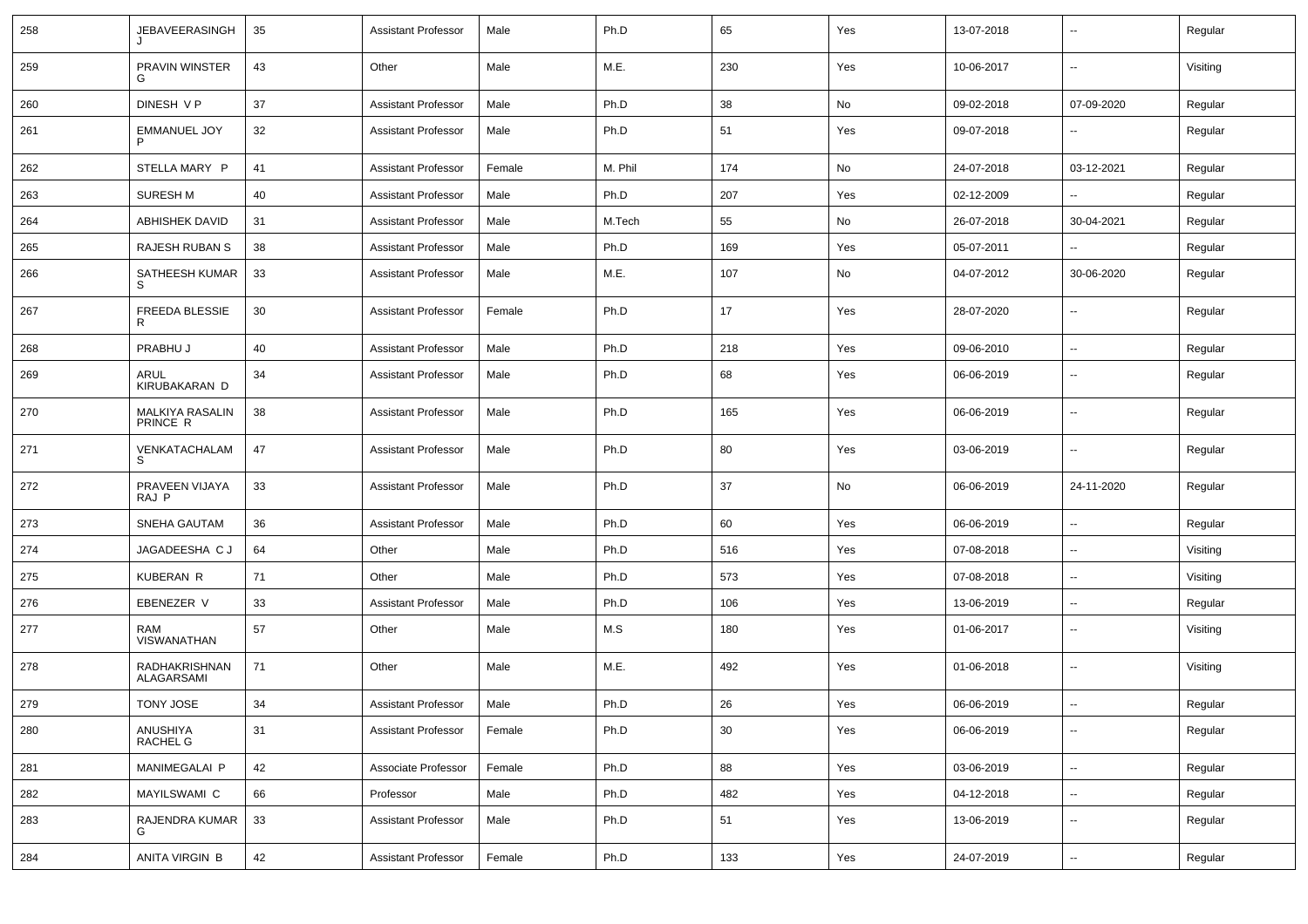| 285 | <b>JESLEY</b><br>PRIYADHARSHAN      | 26 | <b>Assistant Professor</b> | Male   | M.Tech | 37  | No  | 15-11-2018 | 21-12-2021               | Regular  |
|-----|-------------------------------------|----|----------------------------|--------|--------|-----|-----|------------|--------------------------|----------|
| 286 | <b>RAJENDRANK</b>                   | 63 | Professor                  | Male   | Ph.D   | 435 | Yes | 11-05-2018 | $\overline{\phantom{a}}$ | Regular  |
| 287 | SUGUNA<br>DEVAKUMARI M              | 42 | <b>Assistant Professor</b> | Female | Ph.D   | 63  | Yes | 14-06-2017 | ⊷.                       | Regular  |
| 288 | VIMALIN HENA J                      | 37 | <b>Assistant Professor</b> | Female | Ph.D   | 162 | Yes | 05-07-2017 | ⊷.                       | Regular  |
| 289 | <b>INDIRA</b><br>PETCHIAMMAL K      | 44 | <b>Assistant Professor</b> | Female | Ph.D   | 179 | Yes | 08-01-2018 | $\overline{\phantom{a}}$ | Regular  |
| 290 | JOHN KINGSLY N B                    | 33 | <b>Assistant Professor</b> | Male   | Ph.D   | 45  | Yes | 23-01-2018 | $\overline{\phantom{a}}$ | Regular  |
| 291 | PRAVEEN KUMAR<br><b>BANNARAVURI</b> | 34 | <b>Assistant Professor</b> | Male   | Ph.D   | 43  | Yes | 07-08-2019 | --                       | Regular  |
| 292 | <b>TAPAS DEBNATH</b>                | 31 | <b>Assistant Professor</b> | Male   | Ph.D   | 13  | Yes | 28-07-2020 | --                       | Regular  |
| 293 | <b>BHANU KUMAR S</b>                | 52 | Other                      | Male   | M.E.   | 342 | Yes | 05-03-2020 | $\overline{a}$           | Visiting |
| 294 | PUNEET KUMAR                        | 31 | <b>Assistant Professor</b> | Male   | Ph.D   | 33  | No  | 28-07-2020 | 30-11-2021               | Regular  |
| 295 | RAJA A S                            | 39 | Other                      | Male   | Ph.D   | 183 | Yes | 01-06-2018 | $\overline{a}$           | Visiting |
| 296 | SABITHA R                           | 39 | <b>Assistant Professor</b> | Female | Ph.D   | 149 | Yes | 28-07-2020 | ⊷.                       | Regular  |
| 297 | ABHISHEK<br><b>MAJUMDAR</b>         | 32 | <b>Assistant Professor</b> | Male   | Ph.D   | 18  | Yes | 02-01-2020 | --                       | Regular  |
| 298 | PUNITHA <sub>S</sub>                | 38 | <b>Assistant Professor</b> | Female | Ph.D   | 98  | Yes | 28-07-2020 | $\overline{\phantom{a}}$ | Regular  |
| 299 | MURUGESAN S                         | 76 | Other                      | Male   | M.S    | 576 | Yes | 01-06-2018 | --                       | Visiting |
| 300 | ROBINSON PAUL G                     | 51 | Professor                  | Male   | M.E.   | 321 | Yes | 19-10-2019 | --                       | Regular  |
| 301 | NISHI SHAHNAJ<br>HAIDER             | 35 | <b>Assistant Professor</b> | Female | Ph.D   | 51  | Yes | 02-12-2019 | $\overline{\phantom{a}}$ | Regular  |
| 302 | <b>GOLAK BIHARI</b><br>MAHANTA      | 32 | <b>Assistant Professor</b> | Male   | Ph.D   | 13  | Yes | 28-07-2020 | $\overline{\phantom{a}}$ | Regular  |
| 303 | PRATHAP S                           | 33 | <b>Assistant Professor</b> | Male   | Ph.D   | 26  | Yes | 02-12-2019 | $\overline{\phantom{a}}$ | Regular  |
| 304 | <b>KANTI KUSUM</b><br>YADAV         | 32 | <b>Assistant Professor</b> | Female | Ph.D   | 23  | No  | 02-12-2019 | 30-11-2021               | Regular  |
| 305 | THANGAVEL K                         | 62 | Professor                  | Male   | Ph.D   | 427 | Yes | 16-12-2019 | $\overline{\phantom{a}}$ | Regular  |
| 306 | CHANDRAKALA R                       | 28 | <b>Assistant Professor</b> | Female | Ph.D   | 16  | No  | 28-07-2020 | 20-12-2021               | Regular  |
| 307 | <b>WATHARKAR</b><br>RITESH BALASO   | 33 | <b>Assistant Professor</b> | Male   | Ph.D   | 30  | Yes | 28-07-2020 | $\sim$                   | Regular  |
| 308 | ARJOO                               | 32 | <b>Assistant Professor</b> | Female | Ph.D   | 12  | No  | 30-07-2020 | 03-12-2020               | Regular  |
| 309 | <b>DEEPAK DAS</b>                   | 53 | Associate Professor        | Male   | Ph.D   | 255 | Yes | 28-07-2020 | $\overline{\phantom{a}}$ | Regular  |
| 310 | VINU M                              | 31 | <b>Assistant Professor</b> | Male   | Ph.D   | 29  | Yes | 05-08-2019 | $\sim$                   | Regular  |
| 311 | MADHU GANESH                        | 56 | Professor                  | Male   | Ph.D   | 427 | Yes | 02-02-2021 | $\sim$                   | Regular  |
| 312 | <b>RATNA KUMAR</b>                  | 36 | <b>Assistant Professor</b> | Male   | Ph.D   | 58  | Yes | 01-12-2020 | $\sim$                   | Regular  |
| 313 | VELAN Y                             | 27 | <b>Assistant Professor</b> | Male   | M.Tech | 51  | Yes | 15-05-2021 | $\sim$                   | Regular  |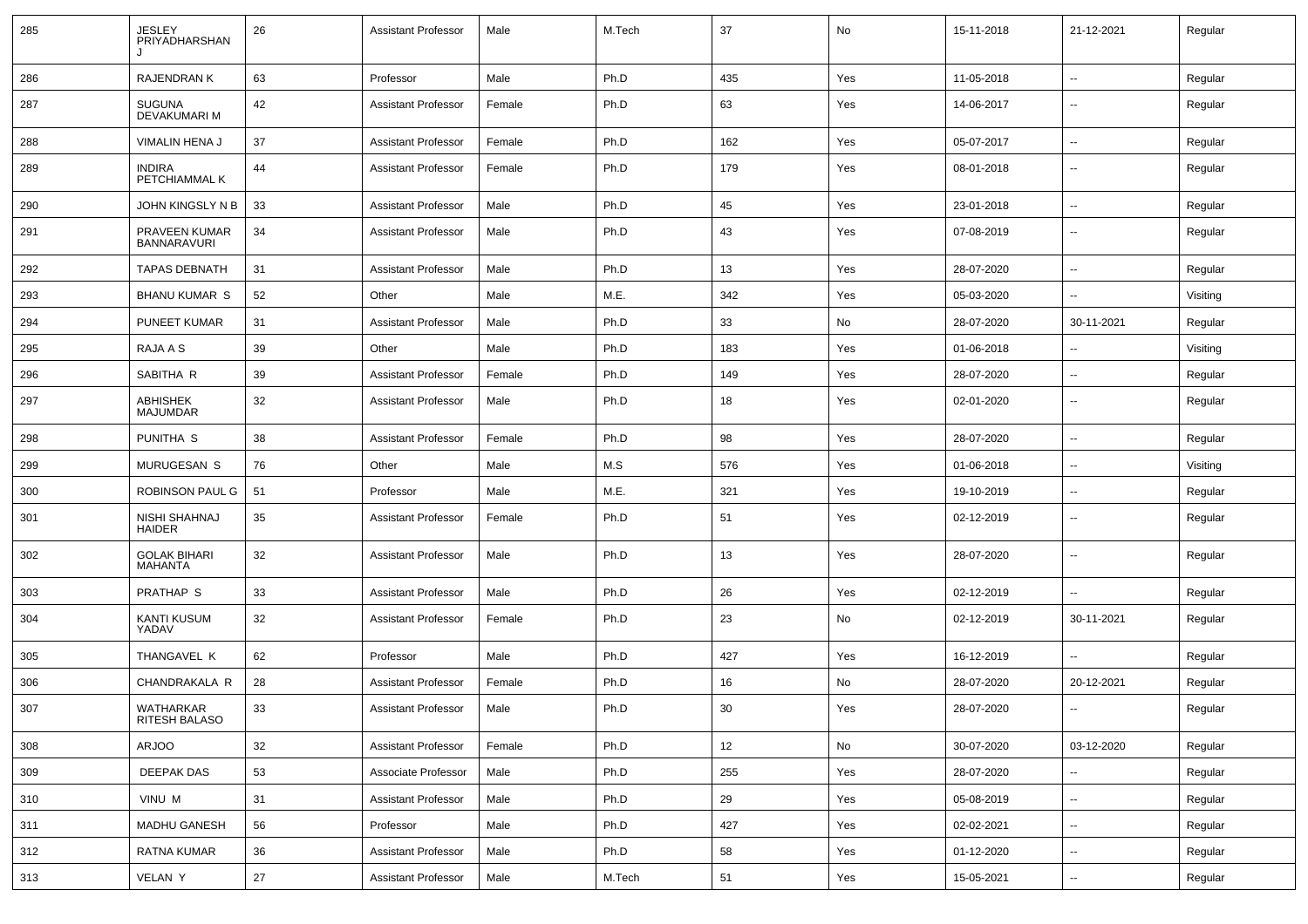| 314 | ALEX RUBAN A                              | 29 | <b>Assistant Professor</b> | Male   | M.Tech |              | Yes | 01-09-2021 | $\overline{\phantom{a}}$ | Regular |
|-----|-------------------------------------------|----|----------------------------|--------|--------|--------------|-----|------------|--------------------------|---------|
| 315 | <b>MENGU DINESH</b>                       | 28 | <b>Assistant Professor</b> | Male   | M.E.   | $\mathbf{1}$ | Yes | 06-09-2021 | --                       | Regular |
| 316 | <b>KRISHNAN K R S</b>                     | 65 | Professor                  | Male   | Ph.D   | 376          | Yes | 03-05-2021 | --                       | Regular |
| 317 | <b>SHANMATHI</b><br><b>REKHA</b>          | 29 | <b>Assistant Professor</b> | Female | M.Tech | -1           | Yes | 23-08-2021 | $\overline{\phantom{a}}$ | Regular |
| 318 | KATHIRVEL A                               | 45 | Professor                  | Male   | Ph.D   | 223          | Yes | 13-08-2021 | $\overline{a}$           | Regular |
| 319 | <b>JULIA PUNITHA</b><br><b>MALAR DHAS</b> | 44 | Professor                  | Female | Ph.D   | 255          | Yes | 23-08-2021 | --                       | Regular |
| 320 | RAJESWARI M                               | 38 | Associate Professor        | Female | Ph.D   | 158          | Yes | 01-09-2021 | $\overline{\phantom{a}}$ | Regular |
| 321 | CHITRA R                                  | 41 | Associate Professor        | Female | Ph.D   | 223          | Yes | 01-09-2021 | $\overline{\phantom{a}}$ | Regular |
| 322 | SUJITHRA T                                | 36 | <b>Assistant Professor</b> | Female | Ph.D   | 78           | Yes | 09-09-2021 | н.                       | Regular |
| 323 | DEBASHREET DAS                            | 37 | <b>Assistant Professor</b> | Male   | Ph.D   | 127          | Yes | 05-05-2021 | --                       | Regular |
| 324 | PRISCILLA JOY R                           | 34 | <b>Assistant Professor</b> | Female | Ph.D   | 120          | Yes | 16-08-2021 | --                       | Regular |
| 325 | BRINDHA D                                 | 43 | <b>Assistant Professor</b> | Female | Ph.D   | 128          | Yes | 01-09-2021 | --                       | Regular |
| 326 | <b>ARPITA BISWAS</b>                      | 30 | <b>Assistant Professor</b> | Female | M.Tech | 4            | Yes | 03-05-2021 | --                       | Regular |
| 327 | <b>SAMSON ARUN</b><br>RAJ A               | 31 | <b>Assistant Professor</b> | Male   | Ph.D   | 2            | Yes | 28-06-2021 | $\overline{\phantom{a}}$ | Regular |
| 328 | ANUSHA BAMINI A<br>M                      | 34 | <b>Assistant Professor</b> | Female | Ph.D   | 132          | Yes | 30-06-2021 | $\overline{\phantom{a}}$ | Regular |
| 329 | SHIRLY S                                  | 29 | <b>Assistant Professor</b> | Female | Ph.D   | 1            | Yes | 16-08-2021 | $\overline{\phantom{a}}$ | Regular |
| 330 | <b>STEWART</b><br>KIRUBAKARAN S           | 33 | <b>Assistant Professor</b> | Male   | M.Tech | 108          | Yes | 16-08-2021 | $\overline{\phantom{a}}$ | Regular |
| 331 | <b>TITUS I</b>                            | 32 | <b>Assistant Professor</b> | Male   | M.Tech | 18           | Yes | 23-08-2021 | ⊷.                       | Regular |
| 332 | JOYCE BERYL<br>PRINCESS P                 | 37 | <b>Assistant Professor</b> | Female | M.E.   | 95           | Yes | 23-08-2021 | --                       | Regular |
| 333 | KAVITHA T                                 | 26 | <b>Assistant Professor</b> | Female | M.Tech | $\mathbf{1}$ | Yes | 23-08-2021 | --                       | Regular |
| 334 | SANTHIYA P                                | 32 | <b>Assistant Professor</b> | Female | M.E.   | 75           | Yes | 23-08-2021 | --                       | Regular |
| 335 | GOLDEN NANCY R                            | 28 | <b>Assistant Professor</b> | Female | M.E.   | 11           | Yes | 23-08-2021 | --                       | Regular |
| 336 | <b>MATTHEW</b><br><b>PALMER G</b>         | 23 | <b>Assistant Professor</b> | Male   | M.Tech | $\mathbf{1}$ | Yes | 23-08-2021 | --                       | Regular |
| 337 | ANCY JENIFER J                            | 25 | Assistant Professor        | Female | M.Tech | 19           | Yes | 23-08-2021 |                          | Regular |
| 338 | SHILPA AARTHI M                           | 26 | Assistant Professor        | Female | M.E.   | $\mathbf{1}$ | Yes | 27-08-2021 | $\sim$                   | Regular |
| 339 | PRIYADHARSINI<br>LOVELIN G                | 32 | <b>Assistant Professor</b> | Female | M.E.   | 72           | Yes | 31-08-2021 | $\sim$                   | Regular |
| 340 | <b>BESIENTHAN</b>                         | 23 | <b>Assistant Professor</b> | Female | M.Tech | $\mathbf{1}$ | Yes | 01-09-2021 | $\overline{\phantom{a}}$ | Regular |
| 341 | MANORANJITHAM<br>R                        | 31 | <b>Assistant Professor</b> | Female | Ph.D   | 10           | Yes | 20-09-2021 | $\overline{\phantom{a}}$ | Regular |
| 342 | SNOWLIN PREETHI<br>JANANI A               | 32 | <b>Assistant Professor</b> | Female | M.E.   | 13           | Yes | 22-11-2021 | н.                       | Regular |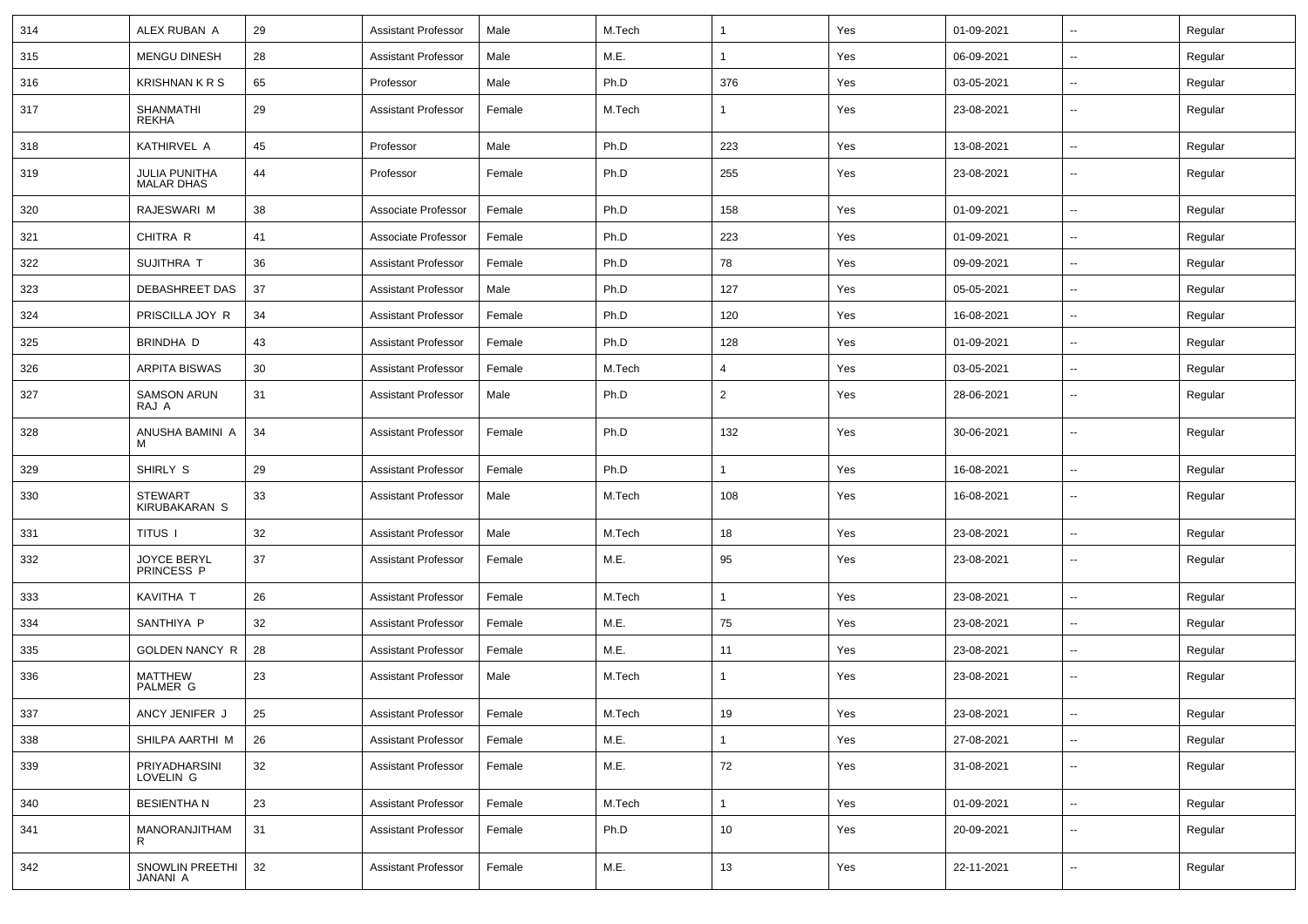| 343 | SOURAV GHOSH                                 | 38 | Associate Professor        | Male   | Ph.D       | 101            | Yes | 23-08-2021 | $\overline{\phantom{a}}$ | Regular |
|-----|----------------------------------------------|----|----------------------------|--------|------------|----------------|-----|------------|--------------------------|---------|
| 344 | SAMUELRAJ<br>CHRYSOLITE G                    | 29 | <b>Assistant Professor</b> | Male   | M.S        | 22             | Yes | 04-11-2019 | --                       | Regular |
| 345 | ASHISHA G R                                  | 26 | <b>Assistant Professor</b> | Female | M.Tech     | 22             | Yes | 04-11-2019 | $\overline{\phantom{a}}$ | Regular |
| 346 | <b>ABHISHEK JHA</b>                          | 37 | <b>Assistant Professor</b> | Male   | Ph.D       | 29             | Yes | 22-07-2021 | --                       | Regular |
| 347 | BINI D                                       | 30 | <b>Assistant Professor</b> | Female | M.Tech     | 22             | Yes | 04-11-2019 | --                       | Regular |
| 348 | SATYA SUNDAR<br><b>MOHANTY</b>               | 33 | <b>Assistant Professor</b> | Male   | Ph.D       | 24             | Yes | 05-07-2021 | --                       | Regular |
| 349 | <b>JISSIN MATHEW</b>                         | 28 | <b>Assistant Professor</b> | Female | Ph.D       | $\overline{1}$ | Yes | 16-08-2021 | $\overline{a}$           | Regular |
| 350 | <b>DIBYAJYOTI</b><br>HALDAR                  | 35 | <b>Assistant Professor</b> | Male   | Ph.D       | 37             | Yes | 08-09-2021 | $\overline{\phantom{a}}$ | Regular |
| 351 | RITUJA UPADHYAY                              | 39 | Associate Professor        | Female | Ph.D       | 138            | Yes | 15-04-2021 | $\overline{\phantom{a}}$ | Regular |
| 352 | ARUN KUMAR H S                               | 33 | <b>Assistant Professor</b> | Male   | Ph.D       | 43             | Yes | 16-08-2021 | $\overline{\phantom{a}}$ | Regular |
| 353 | CHAVAN PRASAD<br>PANDURANG                   | 31 | <b>Assistant Professor</b> | Male   | Ph.D       | 12             | Yes | 31-08-2021 | --                       | Regular |
| 354 | LEONARD<br>SHRUTHI A                         | 24 | <b>Assistant Professor</b> | Female | M.Tech     | $\mathbf{1}$   | Yes | 01-09-2021 | --                       | Regular |
| 355 | WASIYA FARZANA                               | 28 | <b>Assistant Professor</b> | Female | M.Tech     | 4              | Yes | 01-09-2021 | $\overline{\phantom{a}}$ | Regular |
| 356 | NAGARAJU M                                   | 29 | <b>Assistant Professor</b> | Male   | M.Tech     | -1             | Yes | 06-09-2021 | --                       | Regular |
| 357 | <b>PATHAK SUMIT</b><br><b>SUDHIR</b>         | 29 | <b>Assistant Professor</b> | Male   | M.Tech     | -1             | Yes | 20-09-2021 | --                       | Regular |
| 358 | VIJAYALAKSHMI<br>KOVURU                      | 38 | <b>Assistant Professor</b> | Female | Ph.D       | 119            | Yes | 21-09-2021 | $\overline{\phantom{a}}$ | Regular |
| 359 | <b>IVAN WILSON</b>                           | 34 | <b>Assistant Professor</b> | Male   | Ph.D       | 44             | Yes | 27-09-2021 | --                       | Regular |
| 360 | <b>MOHAN NAIK G</b>                          | 29 | <b>Assistant Professor</b> | Male   | Ph.D       | $\overline{1}$ | Yes | 04-01-2022 |                          | Regular |
| 361 | <b>NEHA TOMAR</b>                            | 35 | <b>Assistant Professor</b> | Female | Ph.D       | 117            | Yes | 17-05-2021 | $\overline{\phantom{a}}$ | Regular |
| 362 | BHAVYA<br>SRIVASTAVA                         | 31 | <b>Assistant Professor</b> | Female | Ph.D       | 27             | Yes | 17-05-2021 | $\overline{\phantom{a}}$ | Regular |
| 363 | KHAWASHI HIMANI<br>PARASHRAM                 | 23 | <b>Assistant Professor</b> | Female | <b>NET</b> | -1             | Yes | 27-08-2021 | $\overline{\phantom{a}}$ | Regular |
| 364 | <b>LINA ZAMSING</b><br><b>BHOYAR</b>         | 24 | <b>Assistant Professor</b> | Female | <b>NET</b> | $\mathbf 1$    | Yes | 25-11-2021 | $\overline{\phantom{a}}$ | Regular |
| 365 | <b>CRISPINE SHINY</b>                        | 28 | <b>Assistant Professor</b> | Female | Ph.D       | -1             | Yes | 27-08-2021 | $\sim$                   | Regular |
| 366 | VIVEK K                                      | 28 | <b>Assistant Professor</b> | Male   | Ph.D       | 10             | No  | 03-09-2019 | 17-07-2020               | Regular |
| 367 | ARAVIND B                                    | 30 | <b>Assistant Professor</b> | Male   | M.Tech     | 3              | No  | 01-09-2020 | 03-12-2020               | Regular |
| 368 | <b>SEEMA</b><br>RADHESHYAMJI<br><b>BAJAJ</b> | 36 | <b>Assistant Professor</b> | Female | M.Tech     | 31             | No  | 28-07-2020 | 03-12-2020               | Regular |
| 369 | AMRITA MISHRA                                | 24 | <b>Assistant Professor</b> | Female | <b>NET</b> | 6              | No  | 08-09-2020 | 26-03-2021               | Regular |
| 370 | ANIRUDH GUPTA                                | 33 | <b>Assistant Professor</b> | Male   | Ph.D       | 10             | No  | 10-08-2020 | 21-06-2021               | Regular |